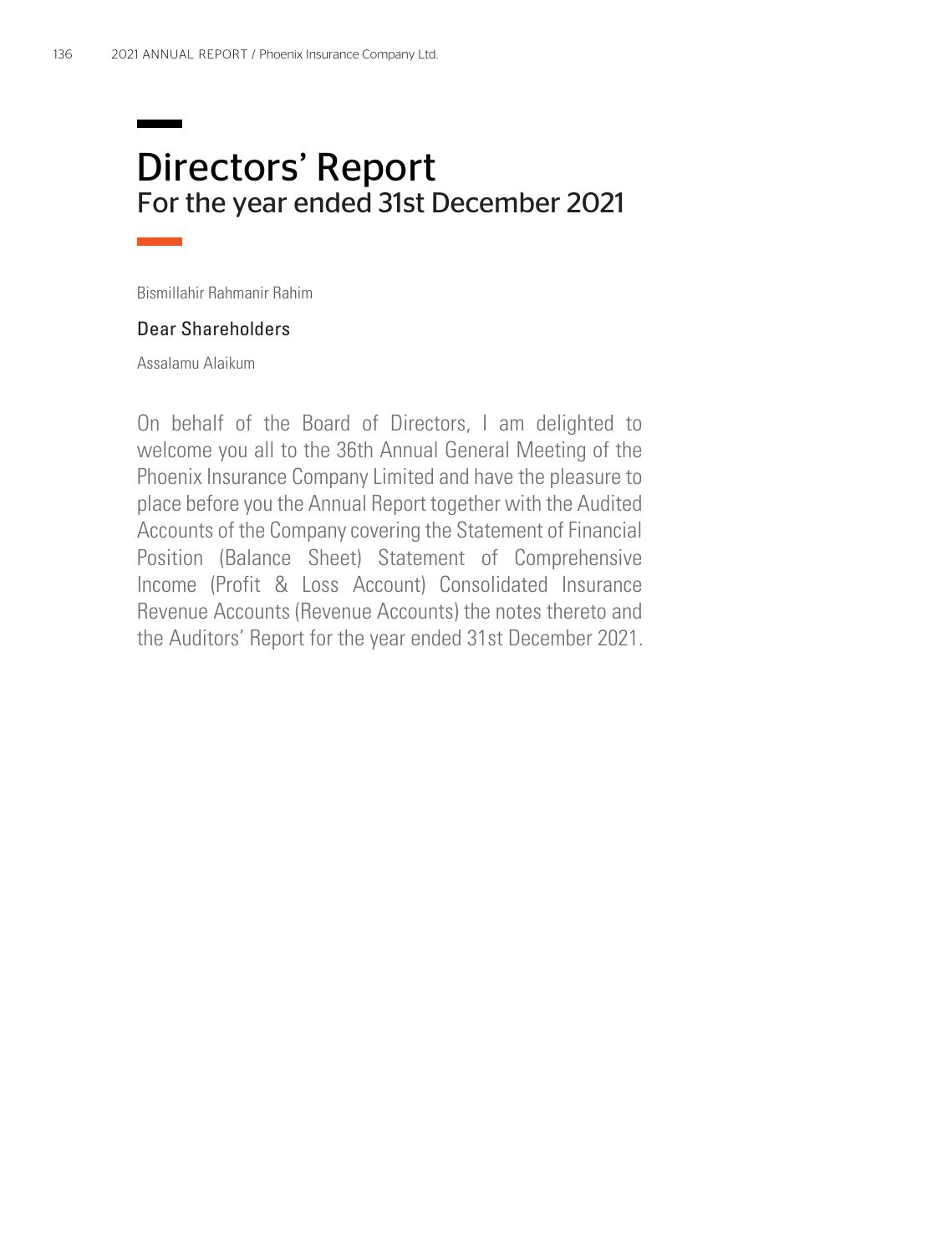### GLOBAL ECONOMY AND INSURANCE GROWTH

Global economic recovery hinges on a delicate balance amid new waves of COVID-19 infections, persistent labour market challenges, lingering supply-chain constraints and rising inflationary pressures. After a global contraction of 3.4 per cent in 2020 and following an expansion of 5.5 per cent in 2021, the highest rate of growth in more than four decades, the world economy is projected to grow by 4 per cent in 2022 and 3.5 per cent in 2023. World gross product in 2021 was 1.9 per cent higher than in 2019 but still 3.3 per cent below the level of output projected prior to the pandemic. These aggregate growth figures, however, mask marked divergences in the pace of recovery across countries and regions.

Global recovery in output in 2021 was largely driven by robust consumer spending and some uptake in investment. Trade in goods bounced back, surpassing the pre-pandemic level. But growth momentum slowed considerably by the end of 2021 including in big economies like China, the European Union and the United States of America, as the effects of fiscal and monetary stimuli dissipated and major supply-chain disruptions emerged. Growth impetus generally has been weaker in most developing countries and economies in transition. While higher commodity prices have helped commodity exporting countries at large, rising food and energy prices have triggered rapid inflation, particularly in the Commonwealth of Independent States (CIS) and Latin America and the Caribbean. Recovery has been especially slow in tourism-dependent economies, notably in the small island developing States.

International trade performance was mixed in 2021. Merchandise trade bounced back, with global trade in goods surpassing the pre-pandemic level. Our baseline scenario projects that global trade in goods and services will grow by 5.7 per cent in 2022 after an expansion of 11 per cent in 2021. Although trade in services is yet to recover, it is expected to gradually improve as external demand patterns normalize. The trade outlook remains susceptible to potential restrictions in economic activities, however, with the new Omicron variant of COVID-19 posing considerable risks and policy uncertainties.

The past two years may have been the most peculiar recession and recovery in living memory. In 2020, the human tragedy of the COVID-19 pandemic triggered a global economic downturn that was initially sharper than the Great Depression. As government support programs took shape, the recession rapidly bottomed out, leading to a strong economic recovery in 2021. The impact on the insurance industry was noticeable: in 2020, premium growth slowed to approximately 1.2 percent (compared with more than 4 percent per year between 2010 and 2020). Profits fell by about 15 percent from 2019. The decline was sharpest in Asia–Pacific (down 36 percent) and was particularly driven by falling profits in life. Preliminary data suggest that premium growth and profits rebounded in 2021, especially in regions where strong vaccine rollouts have made many activities possible again, at least periodically.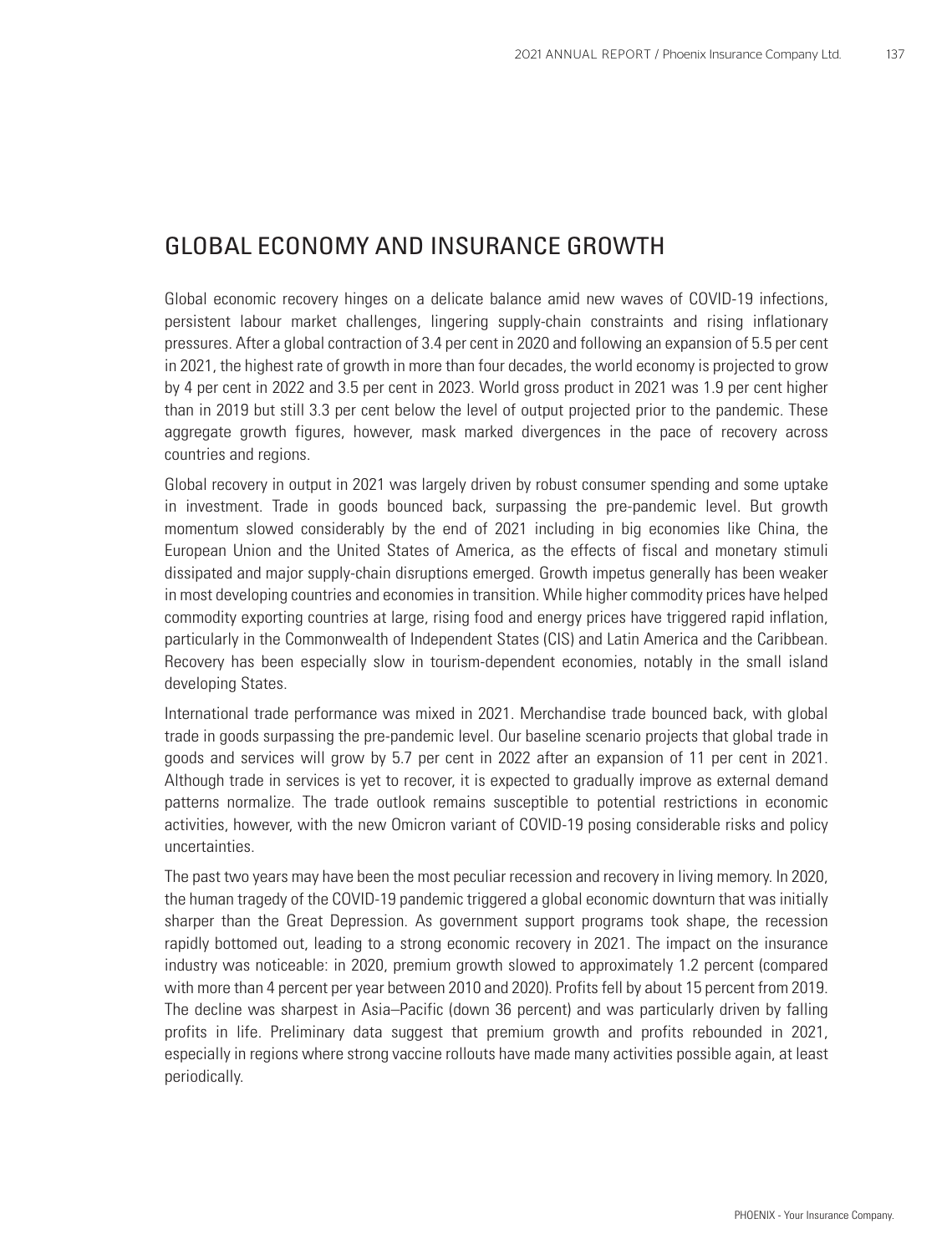Views of the 35th Annual General Meeting of Phoenix Insurance Company Ltd. in the digital platform



Independent Direcors- Md. Faizur Rahman, Ms. Nabiha Yesmeen, Managing Director & CEO- Mr. Md. Jamirul Islam, Deputy Managing Director & Secretary- Mr. Md. Rafiqur Rahman including large number of shareholders and Company's high official are also joined the meeting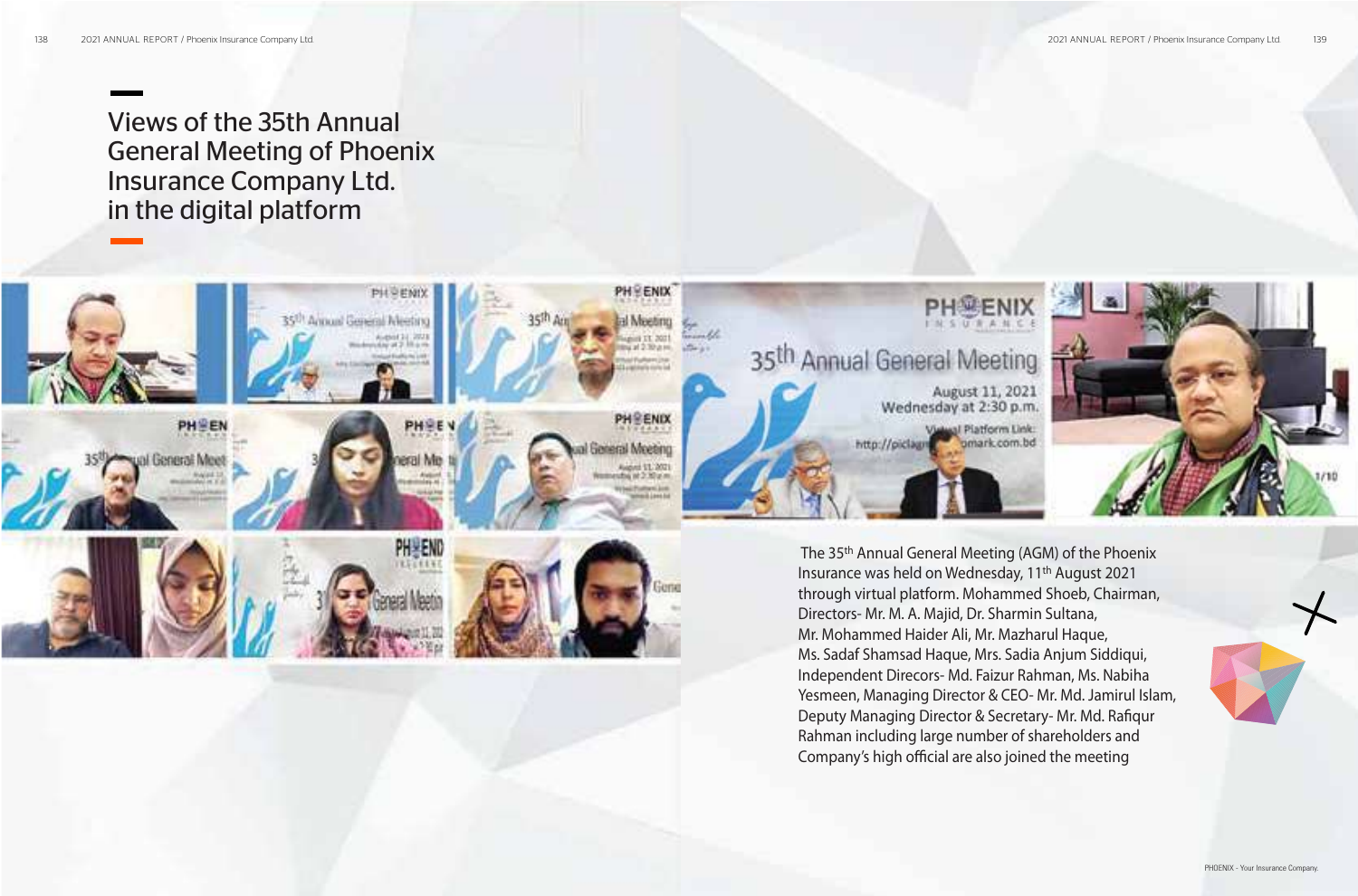We are positive on the outlook for global insurance premiums, expecting above-trend growth of 3.3% in 2022 and 3.1% in 2023. We see rising risk awareness in both life and non-life insurance, among consumers and businesses, following the shock of COVID-19. The ongoing rate hardening in non-life insurance commercial lines will provide further support. The global market is expected to exceed USD 7 trillion in premium terms for the first time by mid-2022, sooner than we last estimated in July. It was estimated, global real insurance premiums to grow by 3.4% in 2021, taking total global direct premiums written to 8% above the 2019 level.

#### BANGLADESH ECONOMY AND INSURANCE BUSINESS

Bangladesh, like other countries, has been significantly affected by the COVID-19 pandemic, which has constrained economic activities and reversed some of the gains achieved in the last decade. So far, more than 75 percent of the population have been inoculated with the first dose of the vaccine in total.

Bangladesh economy has started a promising recovery in FY21, registering real GDP growth of 6.94 percent, after the fallout of the pandemic and subsequent growth slowdown to 3.45 percent in FY20.

The slower growth of FY20 was mostly concentrated in the industry sector (3.61 percent) as well as in the service sector (3.93 percent). However, the resilient agriculture sector maintained its average trend, growing by 3.42 percent in FY20. The overall growth performance of FY21 and on wards was mainly driven by the supportive monetary and fiscal policies, improved business confidence, effective COVID-19 containment measures and consequent declining infection rate, enactment of mass vaccination across the country, and efficient management of supply chain during the pandemic by the government. The industry sector strongly recovered and grew by 10.29 percent in FY21 after a sharp decline (3.61 percent) in FY20 (Chart II.1). The growth momentum in FY22 appeared to streng then further, reflected in 16.18 percent growth of large and medium scale manufacturing output during July-October of FY22 compared to the same period of FY21, robust growth of export (28.41 percent), and strong growth in import of intermediate goods (66.21 percent) and capital goods (47.67 percent) during H1FY22.

Bangladesh is now 66th largest economy in terms of the total insurance premium volume in 2020.For around one and a half years, people have been suffering from a health crisis due to the Covid-19 pandemic. At the same time, the world is struggling to recover from the pandemic with the help of swift development of vaccines and fiscal stimulus packages. As a result, the world economy is on the path to a strong recovery following the Covid-19 pandemic. Insurance Business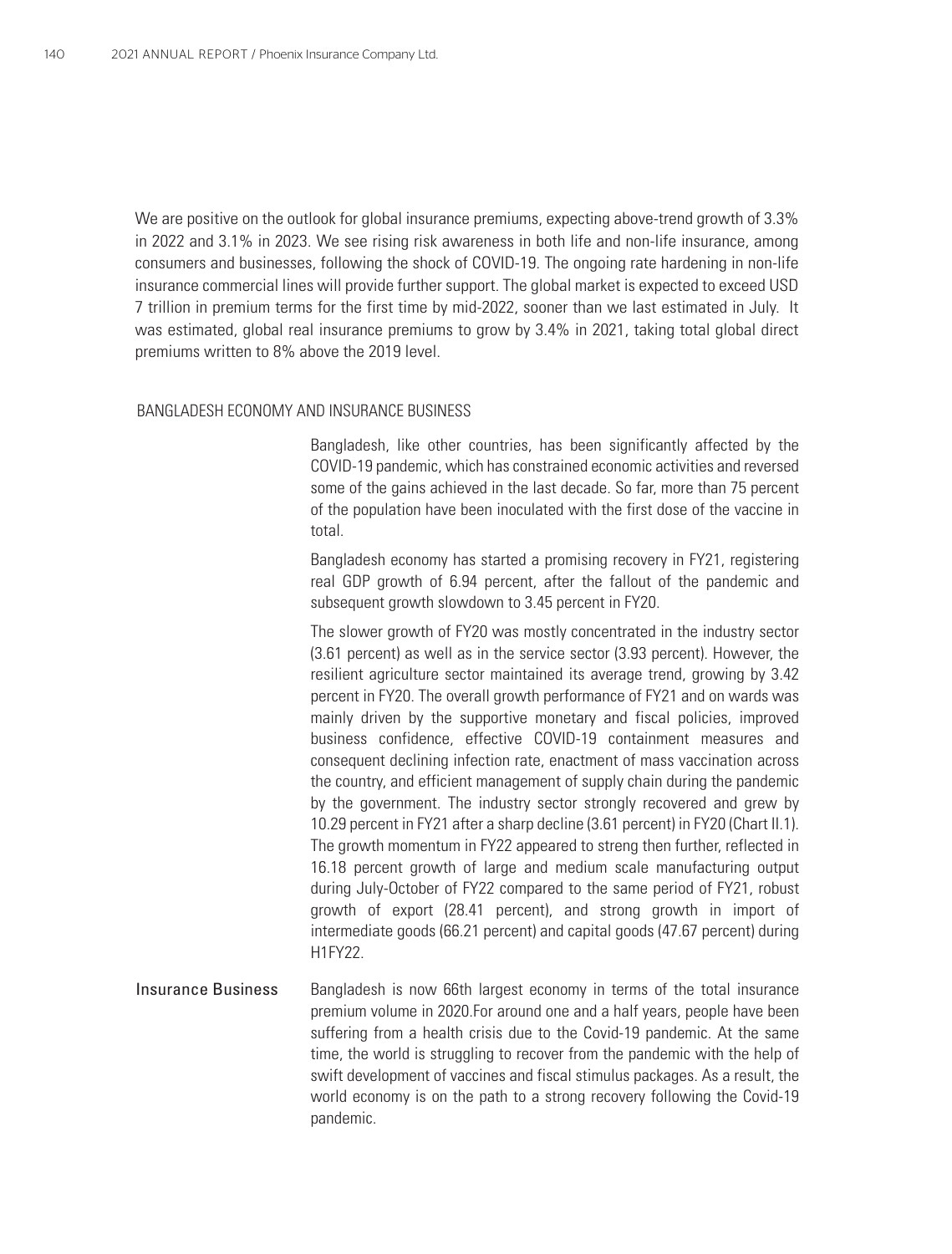At this very time, Swiss Re Institute expects global insurance premiums will grow at 3.3% in 2021 to a total of \$6.9 trillion in line with the global economic growth of 5.8% in 2021.The report forecasts 3.9% insurance premium growth for 2022.In 2021, key market insurance premium growth is forecast at 6.3% for China, 1.7% for the US, 2.8% for Western Europe and 5.6% for emerging markets.

The Bangladesh insurance industry rebounded strongly in 2021 after getting hit by the coronavirus pandemic thanks to the contraction of excessive commission to agents and digitization of services.Total gross premium of life and non-life insurance grew 8.45 per cent year-on-year to Tk 14,392 crore in 2021, according to the Insurance Development and Regulatory Authority (IDRA). However, premium fell 0.89 per cent to Tk 13,271 crore in 2020 due to pandemic.

The insurance penetration in Bangladesh as GDP percentage declined to 0.40 per cent in 2020 from 0.49 per cent a year ago, according to a recent sigma report by Swiss Re Institute.

The combined premium income underwritten by public and private sectors stood at Tk. 38,054 million in 2021. GDP growth in Bangladesh has been hovering more than 7 per cent during the last few years. But the data of the year 2021 was not available. The comparative premium position during the last few years has been as follows:

|                                     | Year | Non-life<br>insurance | Increased<br>decrease | Growth (%) |
|-------------------------------------|------|-----------------------|-----------------------|------------|
| Growth %<br>$50000 -$               | 2016 | 27,627                | 1,246                 | 4.72       |
| 40000                               | 2017 | 36,688                | 9,061                 | 32.80      |
| 30000<br>20000                      | 2018 | 41,792                | 5,104                 | 13.91      |
| 10000                               | 2019 | 47,116                | 5,324                 | 12.74      |
| 2020<br>2019<br>2016<br>201<br>2018 | 2020 | 46,869                | (247)                 | (0.52)     |

#### Growth of Non-life Insurance Premium of the Bangladesh

*Amount in Million Taka*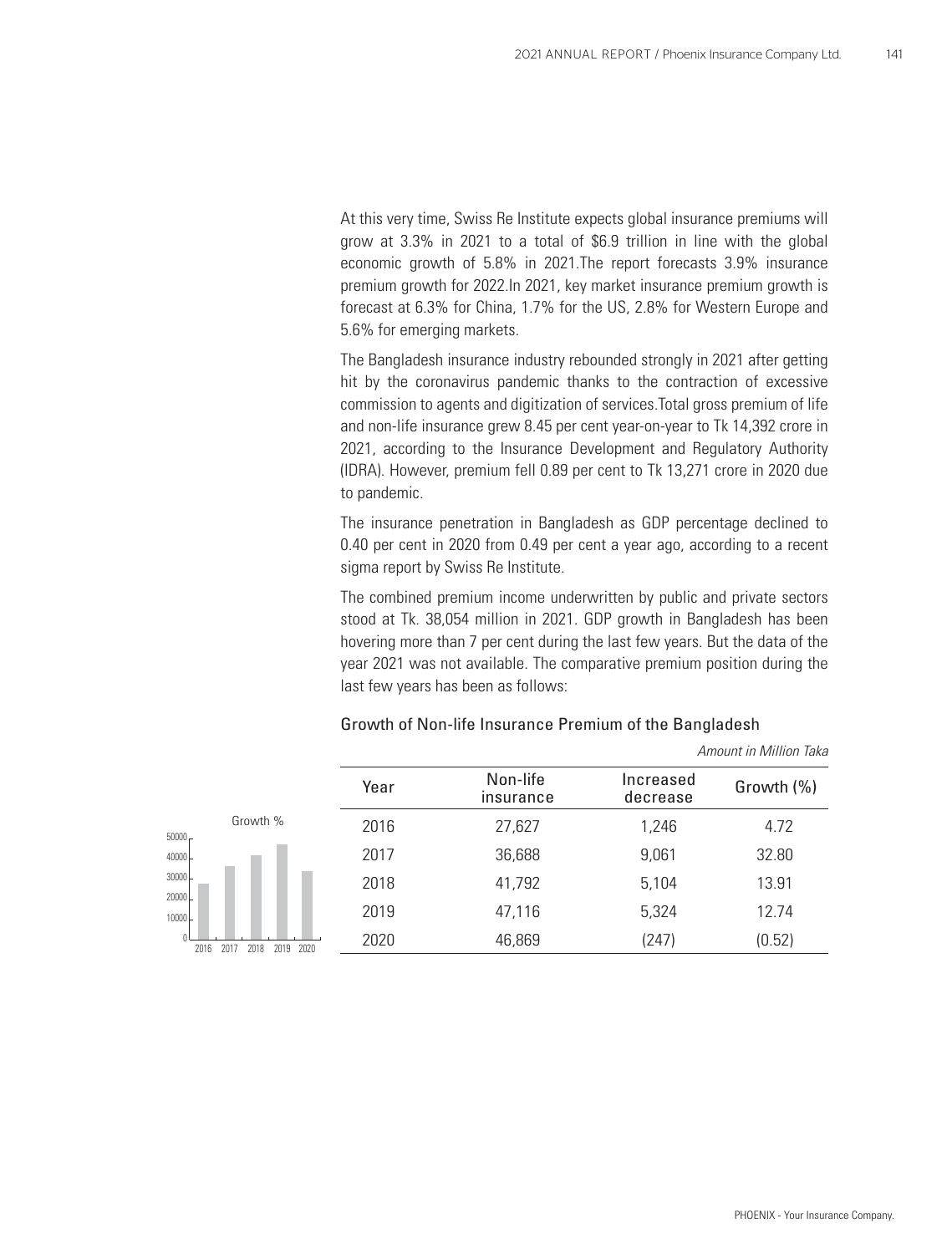### COMPANY'S BUSINESS ACTIVITIES AND OPRATING PERFORMANCE REVIEW

#### BUSINESS RISKS AND SYSTEM OF

INTERNAL CONTROL

We know that insurance business is taking the risk and Phoenix Insurance business is also exposed to diverse risks that arise both on internal and external fronts. And because there is always a degree of uncertainty in our operations, the Board of Directors assures its shareholders that the Company has a competent risk management process to ensure that the system of internal control is sound in design and has been effectively implemented and monitored. Although it is possible that all risks to the business are unknown at present, the Company takes reasonable steps to identify all material and financial risks that may hamper business results. The Company then systematically reviews those risks, considering the changing internal and external environment to assess whether the controls that are in place are adequate to address those risks that are likely to hit the Company's business activities, operations, liquidity, and financial position for future performance.

Looking ahead, in view of the pandemic uncertainties and various others challenges, Phoenix may also adjust its business strategies in the future to adopt to the global realities. The detailed is presented in the Annual Report page no 110 of the internal control and Risk management tropics discussion.

#### PREMIUM UNDERWRITTEN

Gross domestic product (GDP) growth of Bangladesh economy is very lucrative last couple of years due to agriculture sector contribute much more comparing previous period. At the same time industrialization growth is increasing in private sector. Domestic insurance also grows almost6%-8% but government sector insurance business growth has been increased significantly. But COVID crises have changed the track of the insurance business philosophy. We know that non-life business depends on Import, Export, investment in industrialization and coverage of the security of all kinds of assets. There are large number of insurance companies in Bangladesh at present are certainly not commensurate with the size of the market that has led to aggressive competition which has determine to the industry as a whole. The Company focuses on small and non-tradition business and there are huge scopes to enlarge insurance coverage which have possibility to earn insurance business. In this connection the management has prepared some guidelines to do more business on non- tradition business in addition regular business. Business strategy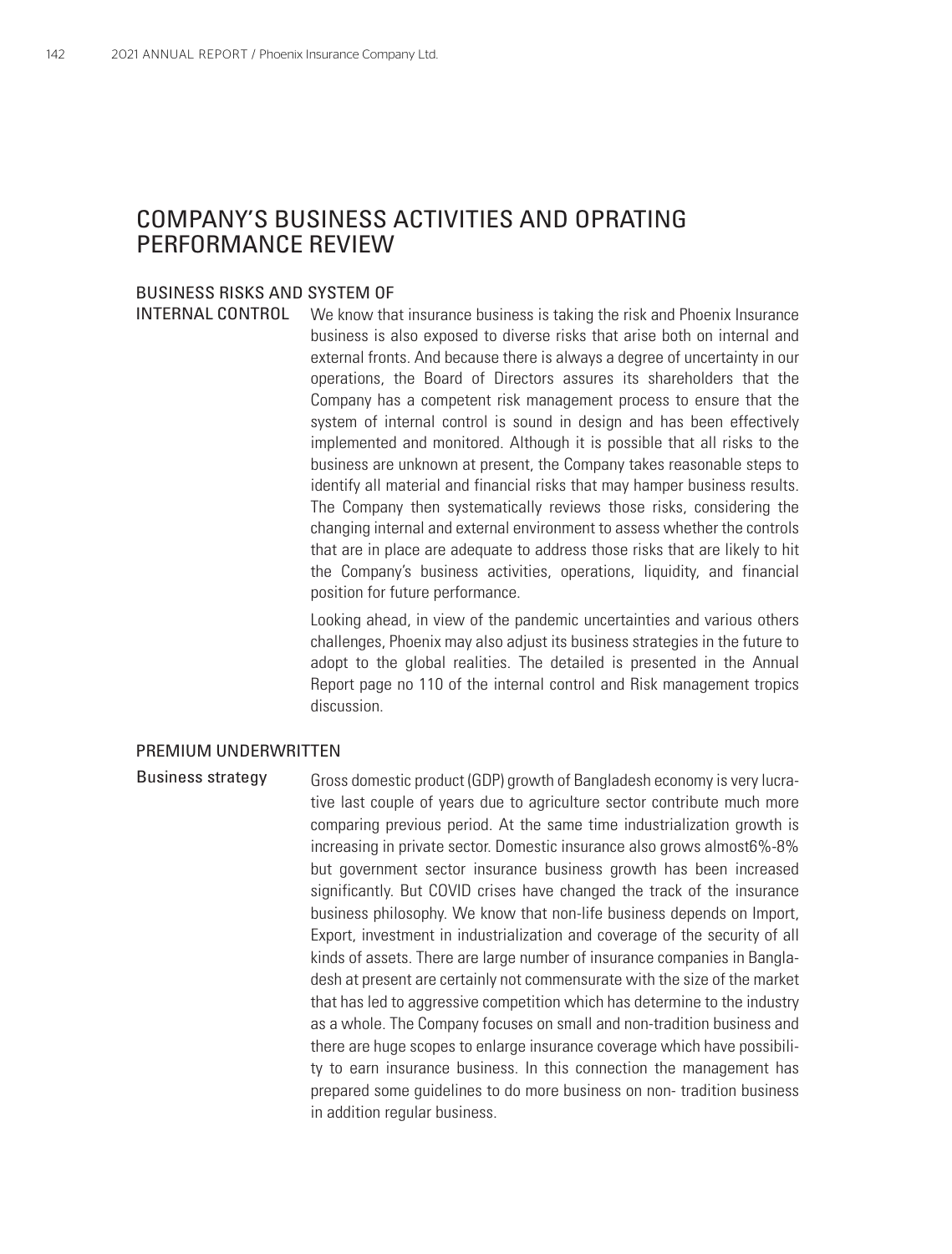In the beginning of the year 2021 few days were totally lockdown in Bangladesh. But the wise management team of the company has taken proper attention in time with professional manner and due to this attention, we protect our business although some textile-based industry was not operated for why we lost some gross premium of the Company. In the year 2021 the Company has maintained business growth in comparison to the insurance industry. The gross premium is at Tk.670,932,040 as compared to Tk.646,130,830 in 2020. Business Position

> Last five years an underwritten insurance business of the company is presented below:

| <b>Gross Premium</b>        | Year | Amount in Taka |
|-----------------------------|------|----------------|
| 800000000<br>700000000      | 2021 | 670,932,040    |
| 600000000<br>500000000      | 2020 | 646,130,830    |
| 400000000<br>300000000      | 2019 | 780,575,102    |
| 200000000<br>100000000      | 2018 | 759,346,053    |
| 2018 2019 2020 2021<br>2017 | 2017 | 713,048,761    |
|                             |      |                |

### Class wise business summary:



| <b>Class of Business</b> | 2017        | 2018        | 2019        | 2020        | 2021        |
|--------------------------|-------------|-------------|-------------|-------------|-------------|
| Fire                     | 299,343,640 | 292,690,486 | 327,837,928 | 320,109,583 | 338,142,753 |
| Marine Cargo             | 257,583,159 | 269,855,066 | 258,721,893 | 175,771,871 | 190,168,799 |
| Marine Hull              | 6,358,949   | 11,145,118  | 9,051,390   | 4,404,034   | 2,173,439   |
| Motor                    | 108,478,326 | 96,176,395  | 110,582,048 | 101,879,670 | 93,014,720  |
| Miscellaneous            | 41,284,687  | 89,478,988  | 74,381,843  | 43,965,672  | 47,432,329  |
| <b>Total Amount</b>      | 713,048,761 | 759,346,053 | 780,575,102 | 646,130,830 | 670,932,040 |

#### Business Outlook

Last year we informed that covid crises will down our progress and we already faced these challenges. But position is improving due to vaccination support have started by the Govt. All sectors are running and our outlook is positive than in the last years. Our ability to engage in large and tailored transactions has created a market in which few others are even able to operate. We continue to see growing demand for solutions and services that deploy our resource & development to clients. We believe that business in future will be increased and we overcome all obstacles.

#### BUSINESS SEGMENT PERFORMANCE

Fire Insurance The Fire class of Insurance business constitutes 50% of the total portfolio. During the year the Company has underwritten a gross premium of Tk.338,142,753/- whereas it was in 2020 at Tk. 320,109,583/-. The company has increased 5.33%business during the year.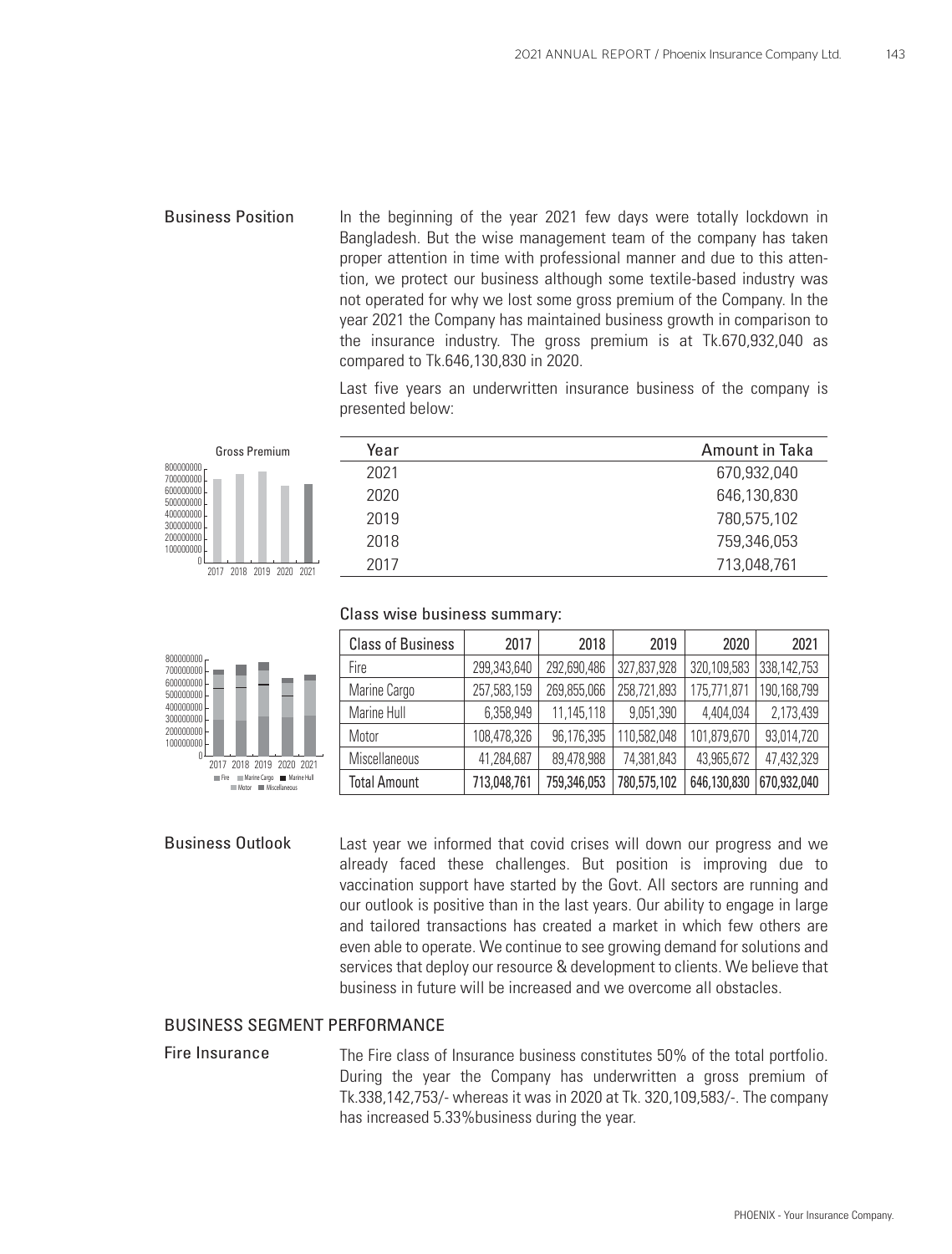

#### Marine & Hull

This class of business constitutes 29% of the total portfolio. The Company has underwritten a gross premium of Tk.192,342,238 in current year as compared to Tk. 180,175,905 in previous year. The Marine & Hull insurance premium was increased from previous year almost 7% only

| Marine & Hull                        | Year | Amount in Taka |
|--------------------------------------|------|----------------|
| $300000000 -$                        | 2021 | 192,342,238    |
| 250000000<br>200000000               | 2020 | 180,175,905    |
| 150000000                            | 2019 | 267,773,283    |
| 100000000<br>50000000                | 2018 | 281,000,184    |
| 2018<br>2020<br>2021<br>2019<br>2017 | 2017 | 263,642,108    |
|                                      |      |                |

#### Motor

This class of business constitutes 14% of the total portfolio. During the year the Company has underwritten a gross motor premium of Tk.93,014,720 as compared to Tk. 101,879,670 in the last year due to waive of compulsory motor insurance.



 $\overline{a}$ 

| Year | Amount in Taka |
|------|----------------|
| 2021 | 93,014,720     |
| 2020 | 101,879,670    |
| 2019 | 110,582,048    |
| 2018 | 96,176,395     |
| 2017 | 108,478,326    |
|      |                |

#### Miscellaneous

The Miscellaneous class of business constitutes 7% of the total portfolio. The gross premium was at Tk.47,432,329. Last year underwritten premium was Tk. Tk.43,965,672.

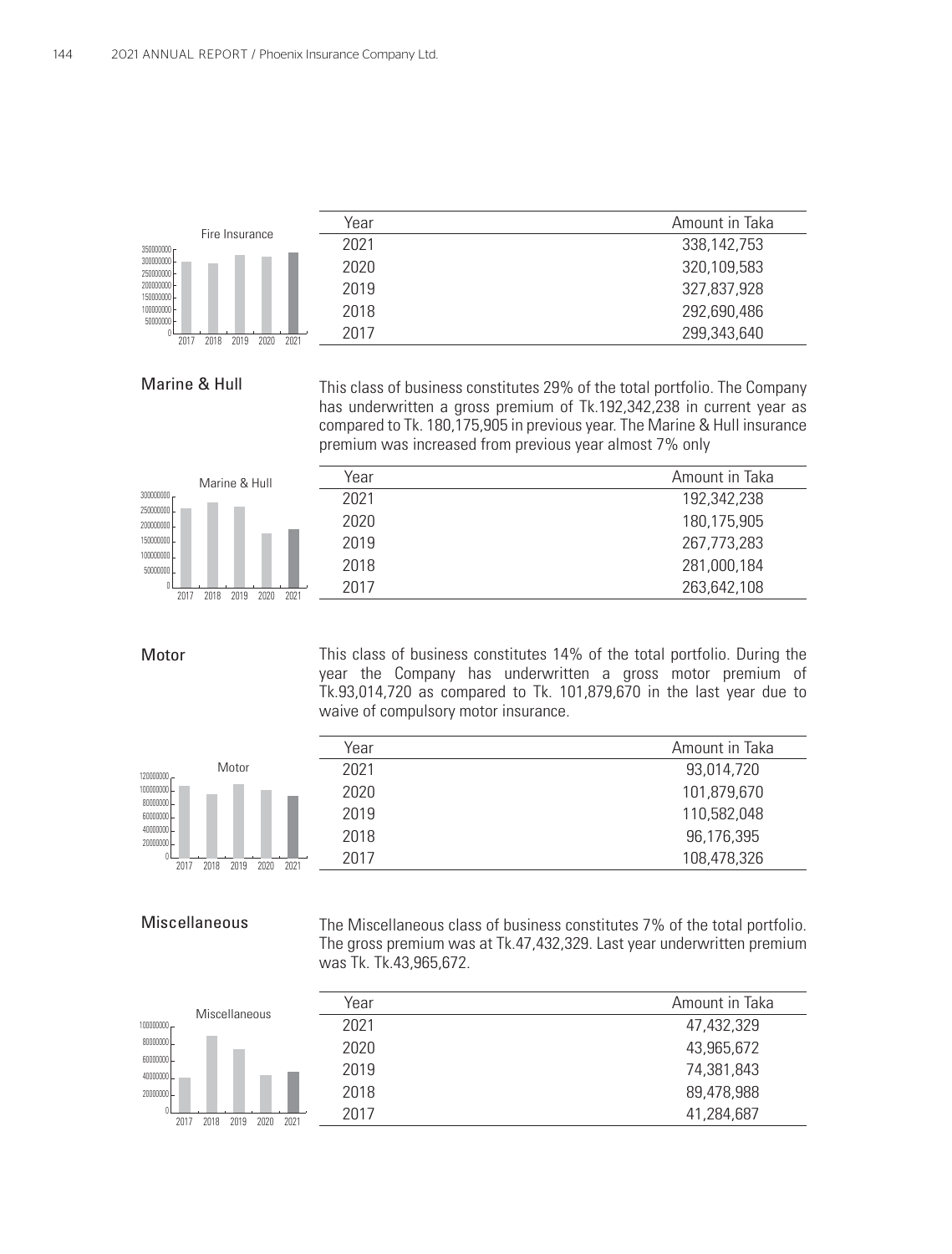### OPERATIONAL ACTIVITIES

#### CLAIMS MANAGEMENT

Strategy and priorities Through our industry-leading Claims Commitment we aim to keep it simple and tailor our approach to our customers' needs and preferences. Working with our customers and agents our claims professionals promptly investigate evaluate and develop an appropriate resolution strategy. Where we have a duty to defend, we will work to determine as early as possible to our customer's preferred approach to whether the claim should be settled or defended. In the event of an insured first-party property loss we help our insured's get back to business quicker by making settlement of claims in early times.

> Being there when our customer needs us is a top priority. We value a personal connection and are committed to:

- a) Contacting our client or their representative within one business day of receiving a loss notification when we lead the primary claim.
- b) Returning phone calls and emails within one business day. When out of the office we provide additional contacts should immediate assistance be needed?
- c) Completing initial investigations on claims immediately.
- d) Paying covered claims within a period framed in the policy/Insurance Act subject to complete all requirements of settlement.

The settlement time for claims depends on various factors such as the line of business cause of loss the nature of claim etc. Typically claims which result in total or partial destruction of assets or records (such as those caused by Acts of God) those where adequate documentation to establish the claims are awaited and those which are the subject matter of judicial processes tend to have longer settlement times which are beyond the control of the Company. The Company has improved internal processes for further reduction of average claims settlement time and claims outstanding.

We believe that a claim handle is more important to complete the outcome its loss and our clients and agents tell us that they feel a difference from other company regarding settlement of claims in early times with satisfaction of the clients. Actually, we depend on our service and service is only for customers to their tough times.

The overall claims expense was Tk.244,378,632 during the period ended December 31st 2021 whereas Tk.174,786,972 during the period ended December 31st 2020. Phoenix Insurance Company has always committed to settle the Insurance Claims appropriately in time. We believe that our commitment is to satisfaction of our customer and their satisfactions are the goodwill of our Company's. The year wise insurance claims paid are enumerated below: Claims Settlement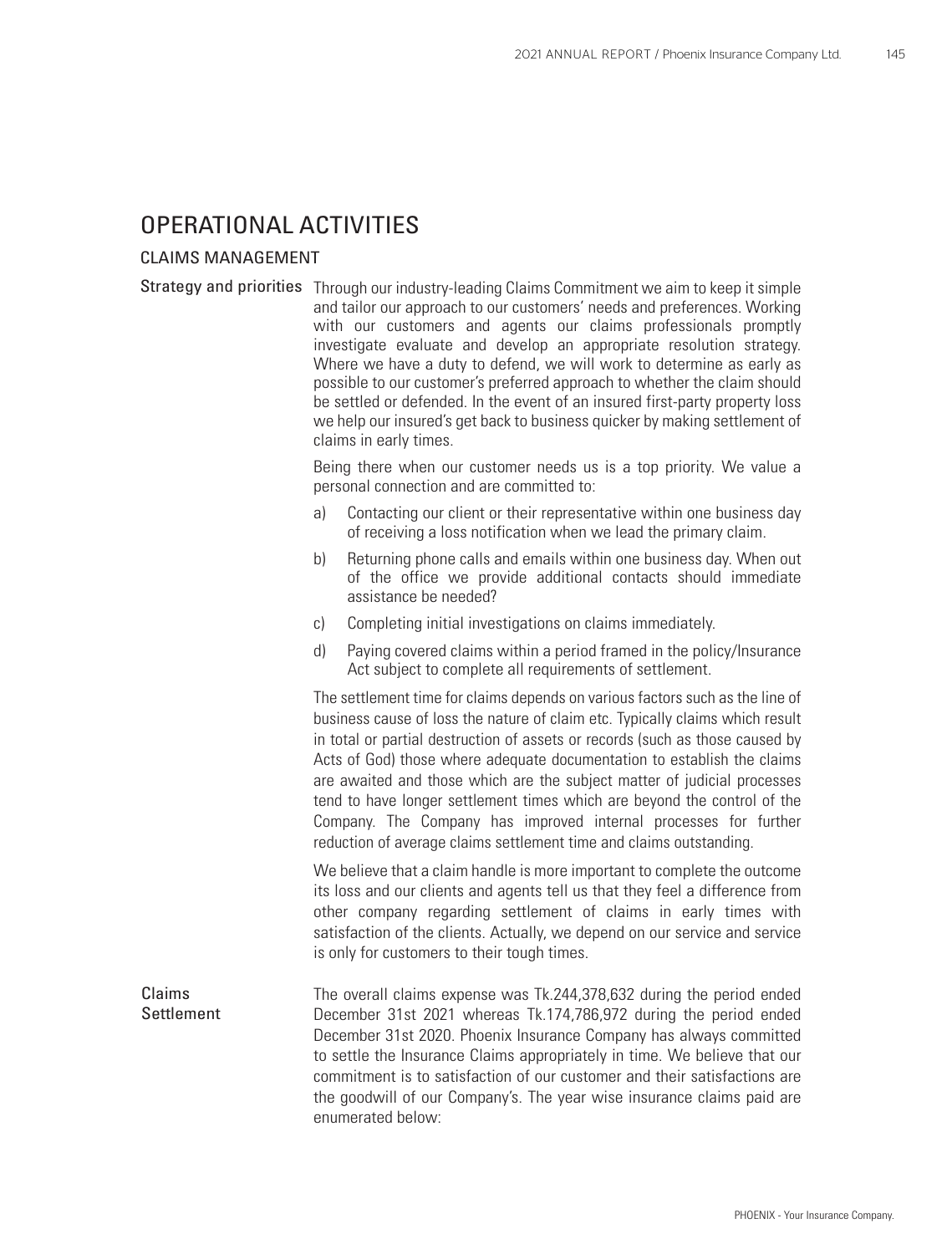| <b>Total Claims Paid</b>             | Year | Total Claims Paid (TK) |
|--------------------------------------|------|------------------------|
| 250000000                            | 2017 | 138,457,603            |
| 200000000                            | 2018 | 125,202,957            |
| 150000000<br>100000000               | 2019 | 195,216,456            |
| 50000000                             | 2020 | 174,786,972            |
| 2021<br>2018<br>2020<br>2019<br>2017 | 2021 | 244,378,632            |
|                                      |      |                        |

# REINSURANCE MANAGEMENT

| Approach                 | Reinsurance department is the key and the most important department in<br>any general insurance company. Reinsurance arrangements with<br>professionally structured dependable and financially sound reinsurers are<br>absolutely essential. The role and strong support of reinsurers for the<br>company is vital. Reinsurance department is to ensure that first class<br>reinsurance arrangements at minimum costs are available both locally and<br>abroad to the Company. Professional support and comprehensive<br>reinsurance arrangements reduce the risks of insurance company in<br>respect of claims incurred or expected to be incurred. PICL has always<br>been successful to have support of world known financially and<br>professionally supported first class and excellent reinsurers in the past as<br>well as in the current financial year. |
|--------------------------|------------------------------------------------------------------------------------------------------------------------------------------------------------------------------------------------------------------------------------------------------------------------------------------------------------------------------------------------------------------------------------------------------------------------------------------------------------------------------------------------------------------------------------------------------------------------------------------------------------------------------------------------------------------------------------------------------------------------------------------------------------------------------------------------------------------------------------------------------------------|
|                          | Our Reinsurance unit strategy remains focused on differentiation and<br>profitable growth through allocation of capital to both existing and new<br>risk pools. The significant global protection gap which exists today in both<br>lines of business is expected to continue to widen and will also contribute<br>significantly to creating new risk pools in the future. As a result, we expect<br>to see further business opportunities particularly in high-growth property<br>markets. During the year 2021 we don't face any catastrophes loss and our<br>country also safe of this type of economic loss.                                                                                                                                                                                                                                                 |
| Client's<br>Satisfaction | We differentiate ourselves by understanding the specific needs of our<br>clients. Client segmentation is a foundational element of our differentiation<br>approach and is built on a deep understanding of our clients facilitating<br>delivery of tailored offerings. We interact with clients across all levels and<br>functions enabling strategic discussions between the right people at the<br>right time. This dedicated delivery model - serving global and national<br>clients continues to be effective.                                                                                                                                                                                                                                                                                                                                               |
|                          | Clients are always looking for solutions to solve their business challenges. In<br>parallel with our engagement approach, we have established teams to<br>manage our clients' needs which expand on traditional reinsurance with our<br>knowledge risk bearing capacity and innovation. Taken together such tailored<br>transactions and solutions help clients to sustainably grow their business.                                                                                                                                                                                                                                                                                                                                                                                                                                                              |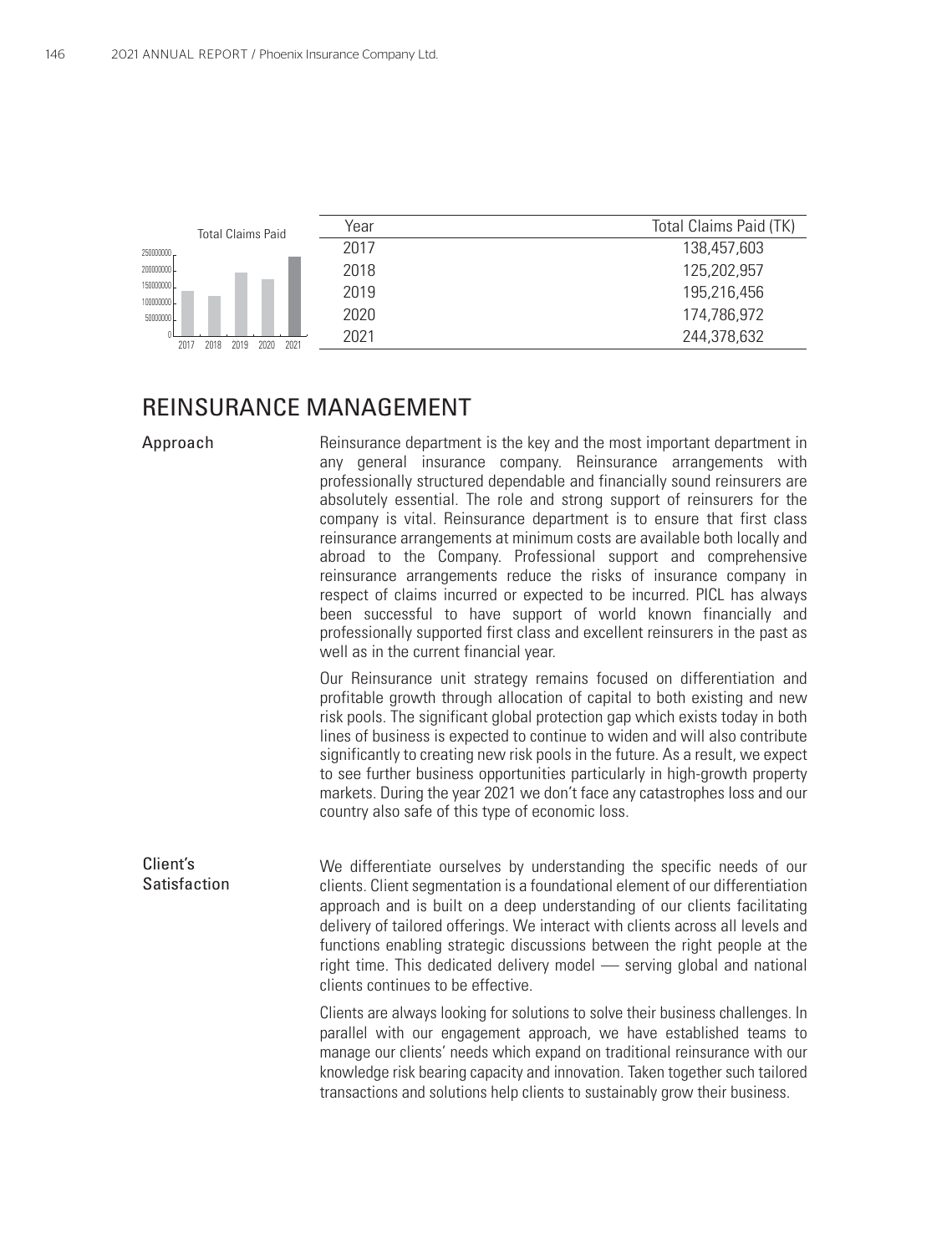#### **History** and Allocation

Phoenix Insurance Co. Ltd. has arranged sufficient protection through the re-insurance program with state own organization Sadharan Bima Corporation. As the company's portfolio growing fast the reinsurance department feels to re-organize the re-insurance program for the security and safety of the company. The Company had started placement of the re-insurance program connecting with the Overseas Market. From 2010 the company maintaining the government rules and placed the 50% share to the overseas secured Market in the major share to the A-rated re-insurance companies and the rest 50% with Sadharan Bima Corporation. The company also changed their re-insurance structure and obtained both Proportional and Non-proportional treaties with higher capacity to protect the interest of the multinational company whose total risk is a bigger size. The company also obtained Catastrophe Excess Loss Treaty in Fire business to safeguard the company as well as the shareholders interest to protect any disaster. Our key value drivers are large capacity technical expertise and the ability to develop tailored solutions to meet clients' needs for example in the area of solvency relief.

The allocation of the company's re-insurance arrangement is as follows:

- i) Sadharan Bima Corporation (SBC) Bangladesh 50.00% share
- ii) National Insurance Co. Ltd. India 30.00% share
- iii) GIC Bhutan 11.00% Share iv) CICA Africa - 9.00% Share
	-

The company has also placed facultative re-insurance protection in excess of company's treaty capacity to other markets like as Sen Re Senegal Asian Allco American. The company has also placed Marine Cargo facultative business to various Lloyd's syndicate and has also connection with Munich Re Germany Swiss Re Singapore and Zurich. The Board of Directors always aware about the customer's insurance risk and ensures the protection of its liability by sufficient and timely re-insurance arrangement.

The Company follows a policy of optimizing retention of risk through a carefully designed high quality program of re-insurance with "A" rated and well reputed re-insurers. The focus of reinsurance treaty program has been designated to protect the value of risk by insuring timely and quality protection for individual risks and in catastrophic events. Your Company follows a high-quality low risk reinsurance strategy. Your Company's conventional reinsurance policy reduces the potential volatility of the earnings stream. Reinsurance arrangements in place include surplus Excess of loss and catastrophe coverage. The effect of such reinsurance arrangement is that the Company should not suffer total net insurance losses beyond the Company's risk appetite in any one year.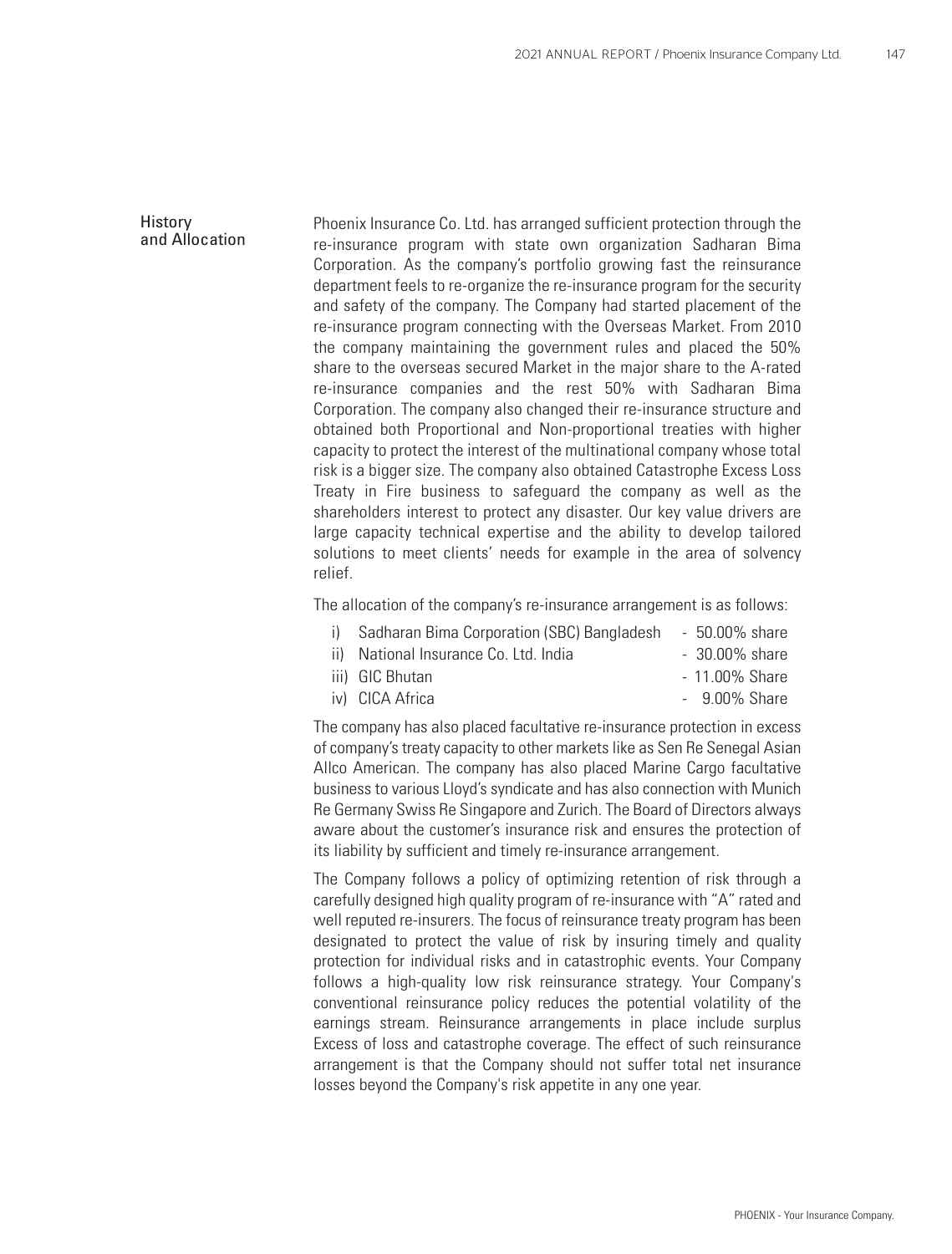#### Activities-2021

The Phoenix Insurance Company Ltd. paid as re-insurance premium for 2021 was Tk.290,614,834 only. Phoenix Insurance Co. Ltd. is fully equipped with technical expertise and our present re-insurance arrangement is quite good enough to protect the interest of the company as well as the policyholders in any consequences. The year wise breakup of re insurance premium paid is enumerated below:





#### GOING CONCERN CONCEPT

The Directors are of the opinion that the Company is a going concern. This is recognized through appropriate enquiries and analysis, which establish that the resources are adequate to support the operations and that sufficient business opportunities do exist to justify the Company as a going concern and the director's analysis of the financial statements transparently. Accordingly, the Financial Statements are prepared on a going concern basis and there is no doubt, whatsoever, upon the Company's ability to continue as a going concern.

### CAPITAL, RESERVE AND INVESTMENT:

| Summary              |                              |         |         | <b>BDT</b> millions |
|----------------------|------------------------------|---------|---------|---------------------|
| <b>Balance Sheet</b> |                              | 2021    | 2020    | Change in %         |
|                      | Assets                       |         |         |                     |
|                      | Statutory deposit securities | 25.00   | 25.00   | 0                   |
|                      | Equity securities            | 728.00  | 692.18  | 5.17                |
|                      | Property plant & equipment   | 288.46  | 288.15  | 0.11                |
|                      | Cash and cash equivalents    | 528.07  | 464.74  | 13.63               |
|                      | Sundry debtors               | 559.70  | 504.02  | 11.05               |
|                      | Amount due from              | 262.10  | 357.62  | (26.71)             |
|                      | Others                       | 2.48    | 2.58    | (3.88)              |
|                      | <b>Total Assets</b>          | 2393.81 | 2334.29 | 2.55                |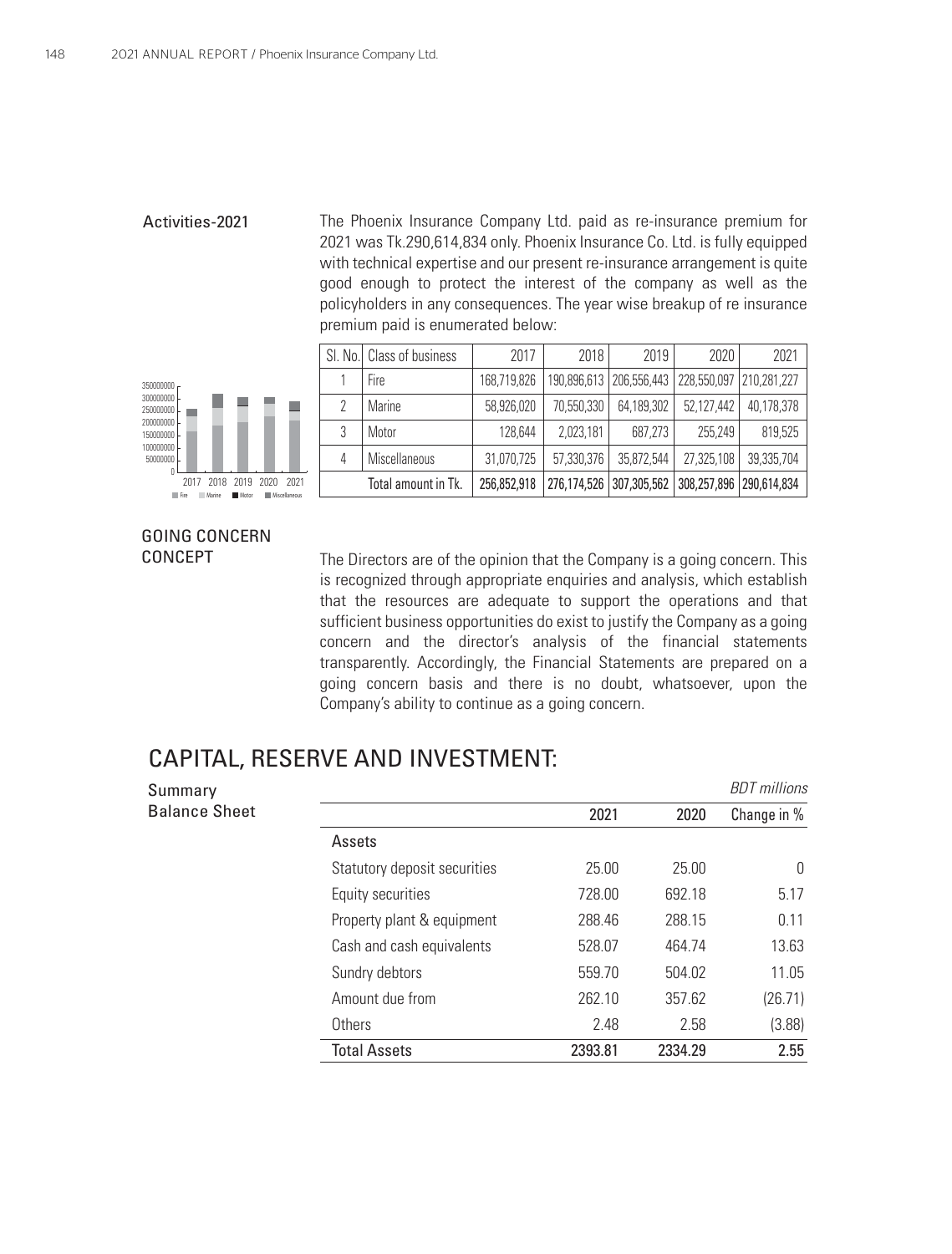|                                 |         |         | <b>BDT</b> millions |
|---------------------------------|---------|---------|---------------------|
|                                 | 2021    | 2020    | Change in %         |
| Liabilities & equity            |         |         |                     |
| Balance of fund & account       | 152.77  | 135.25  | 12.95               |
| Premium deposit                 | 35.45   | 25.09   | 30.01               |
| Estimated liabilities in claims | 66.01   | 91.49   | (27.85)             |
| Amount due to                   | 56.03   | 34.93   | 60.41               |
| Sundry creditors                | 364.96  | 362.05  | 0.80                |
| Unclaimed Dividend              | 8.59    | 7.53    | 51.66               |
| Others                          | 100.23  | 100.60  | (0.37)              |
| <b>Total liabilities</b>        | 784.04  | 756.94  | 3.58                |
| Shareholder's equity            | 1609.77 | 1577.35 | 2.06                |
| <b>Total equity</b>             | 1609.77 | 1577.35 | 2.06                |
| Total liabilities & equity      | 2393.81 | 2334.29 | 2.55                |
| <b>Total Equity Per Share</b>   | 39.90   | 39.10   | 2.05                |

### CAPITAL MANAGEMENT

Strategy

The Company has a policy to maintain a strong capital position and provide the flexibility necessary to take advantage of growth opportunities to support the risk associated with its businesses and to optimize shareholder return.

The Company's capital base is structured to meet regulatory capital targets and maintain strong credit ratings while maintaining a capital-efficient structure and desired capital ratios. The Company's risk management framework includes a number of liquidity risk management procedures including prescribed liquidity stress testing active monitoring and contingency planning. The Company maintains an overall asset liquidity profile that exceeds requirements to fund potential liabilities under adverse scenarios. The Company also actively manages and monitors the matching of asset positions against its commitments together with the diversification and credit quality of its investments against established targets.

PHOENIX's policy of ensuring superior capitalization at all times has meant that even in the face of large insurance claims of any natural catastrophe events we maintain a very strong capital position and high financial flexibility. Our financial strength enables us to respond to potential market developments in the aftermath of such severe events and to stay committed to creating long-term shareholder value.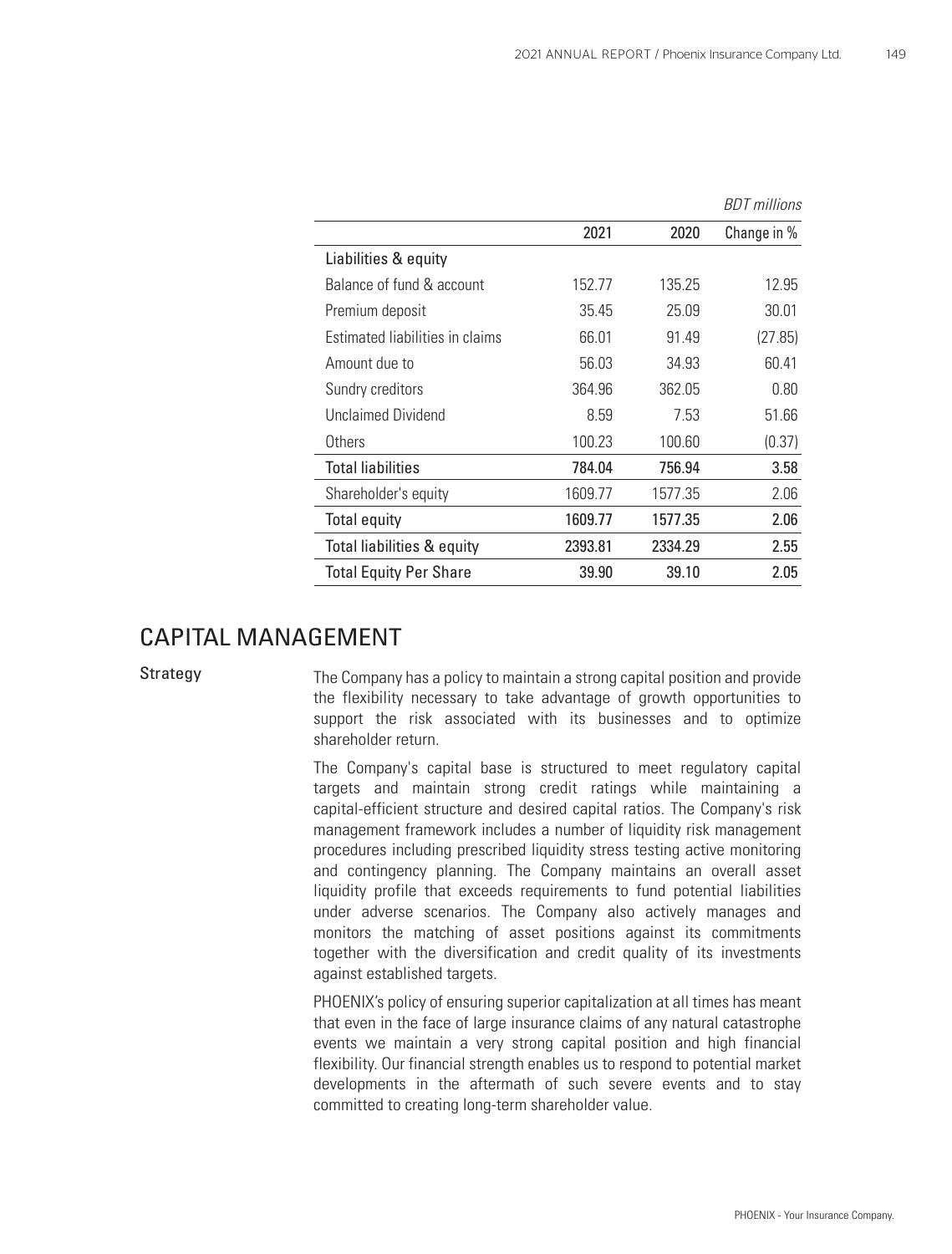Authorized Capital Tk.100 crore (divided into 100000000 shares of Tk.10 each). Since inception of the Company the authorized capital was taka 50.00 crore divided into 5000000 shares of Tk.100 each. On the requirements of the operational activities as well as fulfill the Insurance Act 2010 the Board of Directors' have enhanced the Company's Authorized Capital from Tk.50.00 crore to Tk.100.00 crore divided into 100000000 shares of Tk.10 each in the year 2010.

Paid-up Capital Tk.403,415,720 (divided into 40,341,572 shares of Tk.10 each.)

Phoenix Insurance Company Ltd. increases the business volume regularly. In this connection it is required to increase the paid-up capital size and accordingly the Board of Directors decided to enhance the paid-up capital every year to meet up the future requirements and compliance too.

Growth of Paid-up Capital Phoenix Insurance Company has started its business journey with initial share paid up capital of Tk.30,000,000 in 1986. In 1994, the Company has received of Tk. 30,000,000 by initial Public Offering (IPO) shares and total share paid up capital stood Tk. 60,000,000. The main objectives of Phoenix Insurance Company are to provide consistently attractive return to its shareholders and buildup its strength and solvency. From the history it may be observed that company has been maintaining a stable and suitable dividend policy for its stakeholders in line with the sound underwriting profit and others Investment results. Our Company have increased the paid-up capital by way of stock dividend, the total paid up capital at present stood at Tk.40,34,15,720 in 2020. At a glance the history of increasing share paid up Capital of the company is stated bellow:

|      |                                 |                    |                                       | Paid up Capital              |                                               |
|------|---------------------------------|--------------------|---------------------------------------|------------------------------|-----------------------------------------------|
| Year | Particulars                     | Value per<br>Share | No. of<br><b>Shares</b><br>increasing | Increased<br>Value<br>(Taka) | Cumulative<br>share Paid up<br>Capital (Taka) |
| 1986 | As per MOA & AOA                | 100                | 300000                                | 30,000,000                   | 30,000,000                                    |
| 1994 | Initial Public Offering         | 100                | 300000                                | 30,000,000                   | 60,000,000                                    |
| 2002 | 5% stock dividend               | 100                | 30000                                 | 3,000,000                    | 63,000,000                                    |
| 2003 | 5% stock dividend               | 100                | 31500                                 | 3,150,000                    | 66,150,000                                    |
| 2004 | 25% stock dividend              | 100                | 165375                                | 16,537,500                   | 82,687,500                                    |
| 2005 | 25% stock dividend              | 100                | 206718                                | 20,671,800                   | 103,359,300                                   |
| 2006 | 30% stock dividend              | 100                | 310077                                | 31,007,700                   | 134,367,000                                   |
| 2007 | 20% stock dividend              | 100                | 268734                                | 26,873,400                   | 161,240,400                                   |
| 2008 | 22% stock dividend              | 100                | 354728                                | 35,472,800                   | 196,713,200                                   |
| 2009 | 25% stock dividend              | 100                | 491783                                | 49,178,300                   | 245,891,500                                   |
| 2010 | 25% stock dividend              | 10                 | 6147287                               | 61,472,87                    | 307,364,370                                   |
| 2011 | 15% Cash & 5%<br>stock dividend | 10                 | 1536821                               | 15,368,210                   | 322,732,580                                   |
| 2012 | 25% stock dividend              | 10                 | 8068314                               | 80,683,140                   | 403,415,720                                   |
| 2013 | 20% Cash dividend               | 10                 |                                       |                              | 403,415,720                                   |
| 2014 | 20% Cash dividend               | 10                 |                                       | $\overline{\phantom{a}}$     | 403,415,720                                   |
| 2015 | 18% Cash dividend               | 10                 |                                       | $\overline{\phantom{a}}$     | 403,415,720                                   |
| 2016 | 15% Cash dividend               | 10                 |                                       | $\overline{\phantom{a}}$     | 403,415,720                                   |
| 2017 | 16% Cash dividend               | 10                 |                                       | $\overline{\phantom{a}}$     | 403,415,720                                   |
| 2018 | 12% Cash dividend               | 10                 |                                       | $\overline{\phantom{a}}$     | 403,415,720                                   |
| 2019 | 12% Cash dividend               | 10                 |                                       | $\bar{a}$                    | 403,415,720                                   |
| 2020 | 15% Cash dividend               | 10                 |                                       | $\overline{\phantom{a}}$     | 403,415,720                                   |
| 2021 | 15%Cash dividend                | 10                 |                                       |                              | 403,415,720                                   |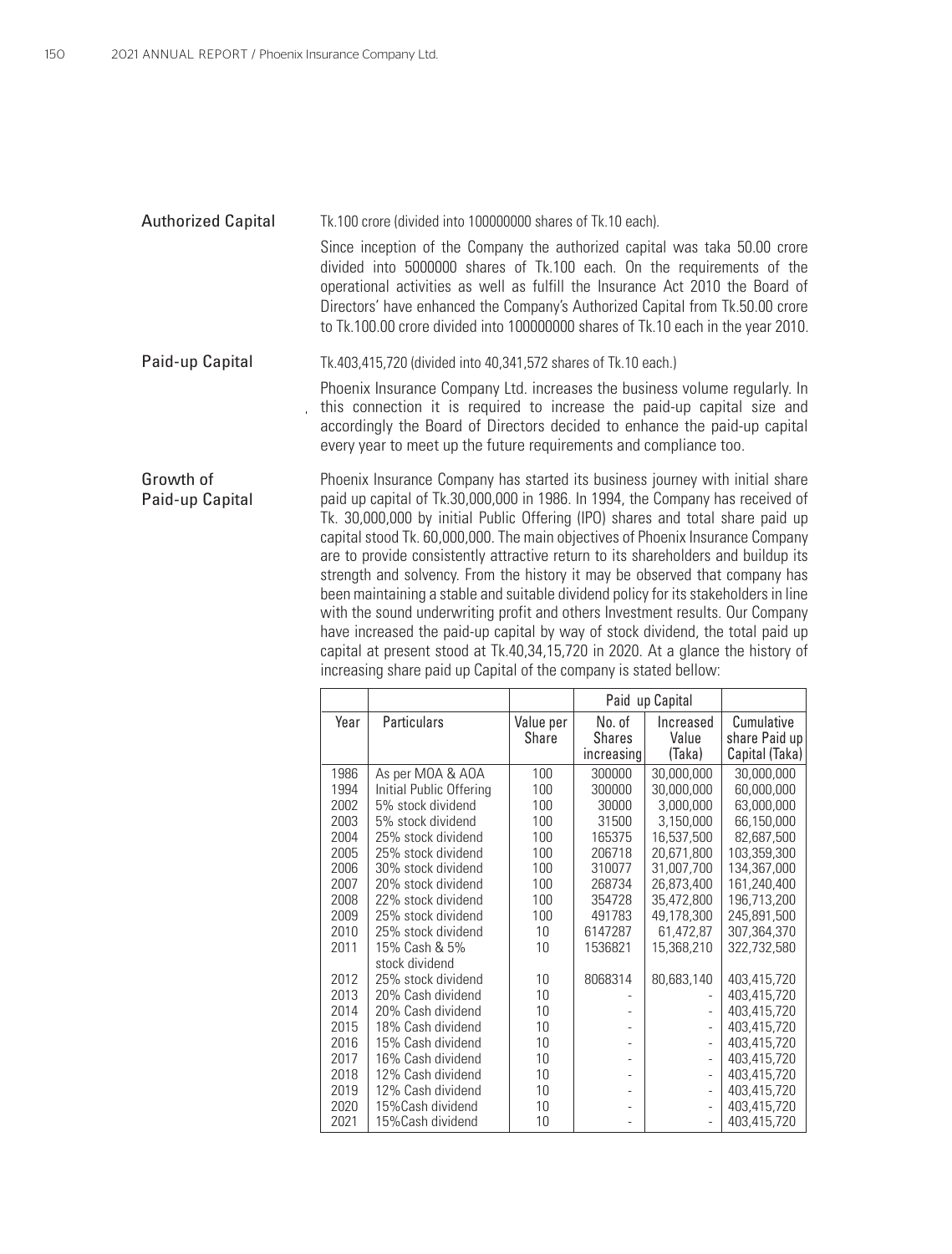#### Adequacy of Capital **Structure**

| <b>Share Capital and Reserves</b> | 2021          | 2020          | 2019          |
|-----------------------------------|---------------|---------------|---------------|
| Authorized Share Capital          | 1,000,000,000 | 1,000,000,000 | 1,000,000,000 |
| Issued, Subscribed and            |               |               |               |
| Paid-Up Capital                   | 403,415,720   | 403,415,720   | 403,415,720   |
| Reserves                          | 738,207,922   | 682,660,092   | 703,543,526   |
| <b>Unappropriated Profit</b>      | 68,824,833    | 77,273,150    | 64,107,553    |
| <b>Total Equity</b>               | 1,609,769,467 | 1,577,349,909 | 1,407,106,640 |
| Cash and Bank                     | 528,066,934   | 464,739,170   | 433,734,996   |

The above table highlights the adequacy of capital structure of Phoenix Insurance. Moreover, the company has maintained healthy cashflows in the last 3 years and there have been on instances of default in payments, of any sort.

There is absolutely no inadequacy in the capital structure.

### LIQUIDITY MANAGEMENT

Our core liquidity policy is to retain sufficient liquidity in the form of unencumbered liquid assets and cash to meet potential funding requirements arising from a range of possible stress events. To allow for regulatory restrictions on intra-Group funding liquidity is managed within groups of entities known as liquidity pools. To manage the risks, we have a range of liquidity policies and measures in place. In particular we aim to ensure that: Sufficient liquidity is held to meet funding requirements under current conditions as well as adverse circumstances; Liquidity policy

- Funding is maintained and credited at an appropriate market rate through our internal transfer pricing;
- Diversified sources are used to meet our residual funding needs;
- **•** Long-term liquidity needs are taken into account both in our planning process and in our management of financial market risk.
- The Company's primary source of funds is cash provided by operating activities including premiums and net investment income. These funds are used primarily to pay claims commissions operating expenses and shareholder dividends. Cash flows generated from operating activities are generally invested to support future payment requirements including the payment of dividends to shareholders. Liquidity Position

The Company's liquidity has been increasing by controlling operating expenses. The total cash and cash equivalents as at the end of 2021 are Tk.528,066,934 against Tk.464,739,170 in 2020.

The Company prudently manages liquidity to ensure its ability to meet contractual obligations as and when they fall due.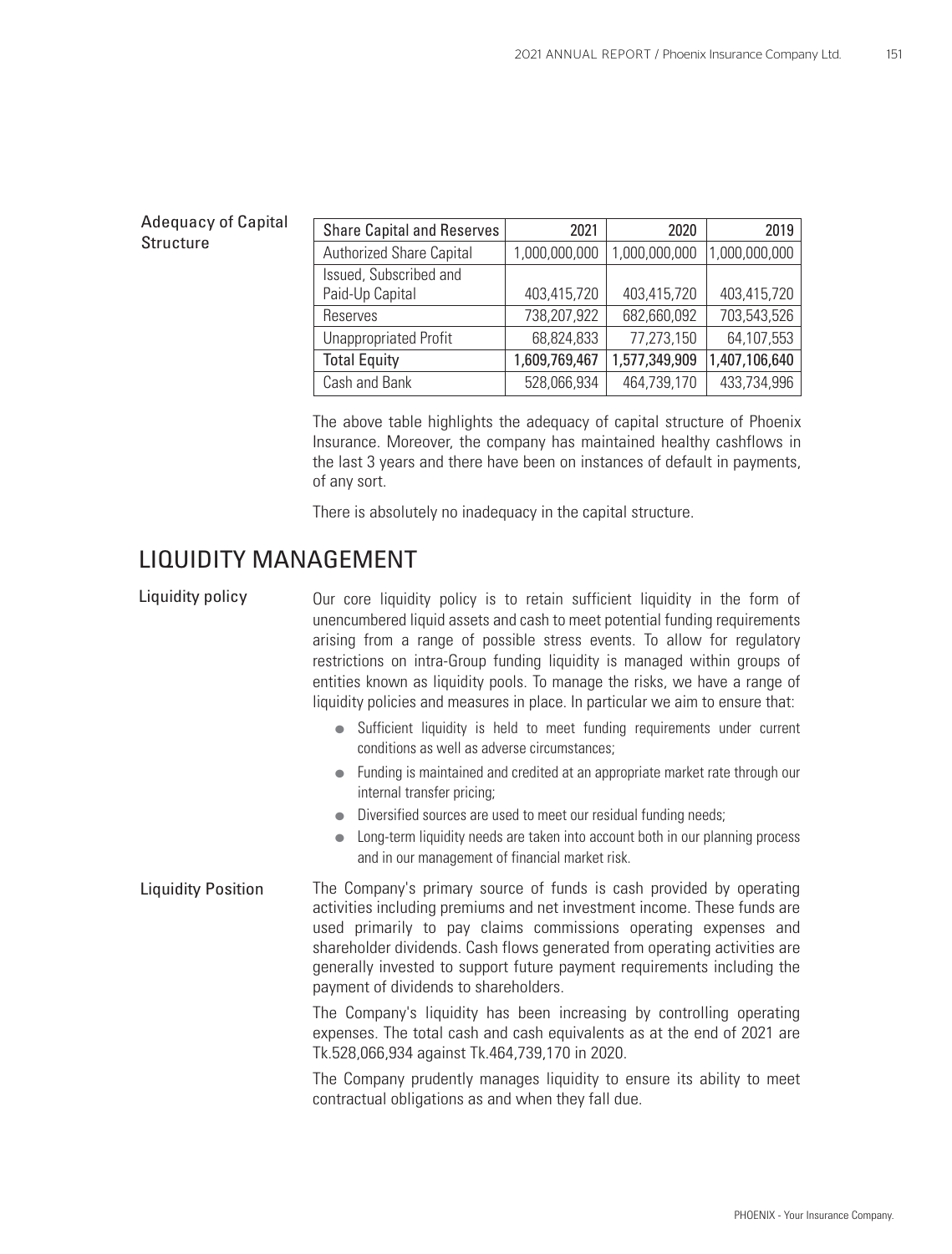### RESERVE FUND

To protect the risk factors of the company it is very essential to have a good amount of reserve fund for the Company. The Insurance Act and Income tax ordinance also recommended to build up the reserve fund for the company accordingly the company separated the following reserve funds to protect the risk of the Company's.

# During the year 2021 Tk.585,436,389 separated as reserve fund for Reserve for exceptional losses:

exceptional losses under the fourth schedule of Income Tax ordinance 1984 that a company sets aside a portion of its income profits and gains to meet the exceptional losses so much of such portion as does not exceed ten percent of the premium income of the year in which it is set aside shall be deducted from the balance of the profits. The year wise breakup of the exceptional losses is enumerated below:





#### Reserve for unexpired risk

A sum of Tk.152,771,533 has built up for unexpired risk fund. The fund has separated under the section 27A of sub section 2(b) of Insurance Act 1938. Under this section forty percent of the net premium in respect of Fire Marine and Miscellaneous insurance business written in Bangladesh will be separated for unexpired risk. The year wise breakup of the reserve for



| unexpired risk is enumerated below: | be separated for unexpired risk. The year wise breakup of the reserve for |
|-------------------------------------|---------------------------------------------------------------------------|
| Year                                | Amount in Taka                                                            |
| 2017                                | 182,413,044                                                               |
| 2018                                | 176,204,829                                                               |
| 2019                                | 189,926,151                                                               |
| 2020                                | 135,255,424                                                               |

2021 152,771,533

#### Reserve Fund

So, during the year total amount of Tk.738,207,922 has been created as reserve funds to meet up any kinds of financial requirements for protecting the risk factors of the company. The position of total reserve funds is shown below: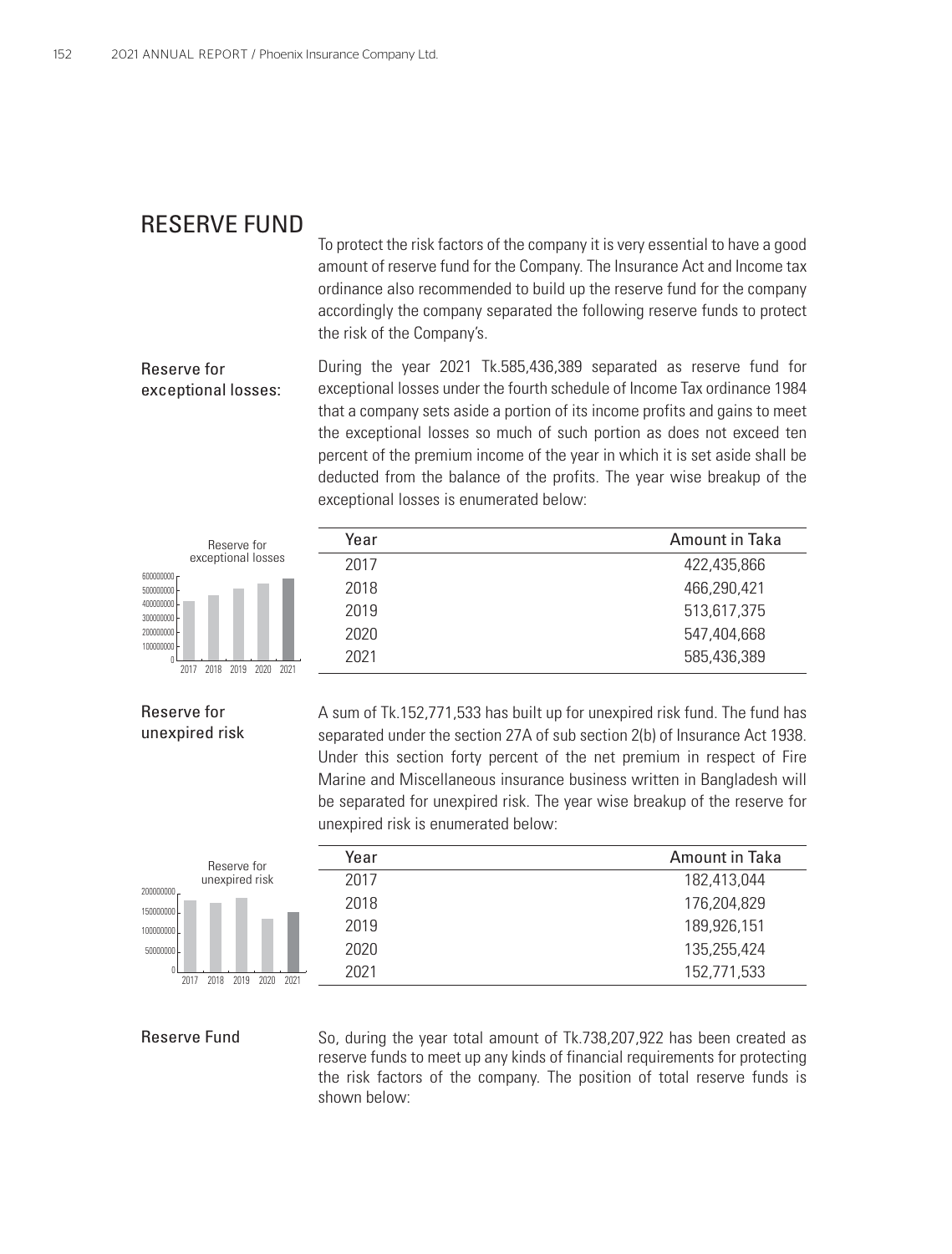|                                      | Year | Amount in Taka |
|--------------------------------------|------|----------------|
| <b>Total Reserve</b>                 | 2017 | 604,848,910    |
| 800000000<br>700000000               | 2018 | 642,495,250    |
| 600000000<br>50000000<br>40000000    | 2019 | 703,543,526    |
| 300000000<br>20000000                | 2020 | 682,660,092    |
| 10000000                             | 2021 | 738,207,922    |
| 2020<br>2021<br>2018<br>2019<br>2017 |      |                |

### INVESTMENT

Strategy

 Insurance is a form of risk management primarily used to hedge against the risk of a contingent or an uncertain loss. To meet up the uncertain loss the Company keeps the amount in the form of investment. In the other hand good investment is also main tools of the company's profit.

PHOENIX Insurance's investment portfolio maintained its track record of sustainable performance results with another strong contribution in 2021. All asset classes contributed to the result reflecting the diversification of investment income sources as well as the quality of the investment portfolio. During 2021 Phoenix Insurance increased its overall allocation to government bonds and Fixed Deposit to Bank enhancing income with low-duration risk. The allocation to equities and alternative investments remained relatively stable. While the investment portfolio is well-positioned overall the company maintains suitable flexibility should it be presented with attractive market opportunities or a change in the investment outlook.

Phoenix Insurance Company Ltd. earns investment profits at large scale and the Board fixed a target to enlarge the investment figure of the company to increase the investment income. Our expectation is to earn more profit from the Company's investment amount. For the greater interest of the Company and also the interest of shareholders we utilized the maximum fund and, in this connection, we have invested our amount in the form of Shares. The year wise investment breakup of the Company is furnished below: Investment Portfolio

| Total Investment (Tk.)               | Year | Total Investment (Tk.) |
|--------------------------------------|------|------------------------|
| 1000000000                           | 2017 | 898,539,681            |
| 800000000L                           | 2018 | 713,947,976            |
| 600000000                            | 2019 | 581, 554, 148          |
| 400000000L<br>200000000              | 2020 | 717,182,772            |
| 2021<br>2017<br>2018<br>2020<br>2019 | 2021 | 753,001,939            |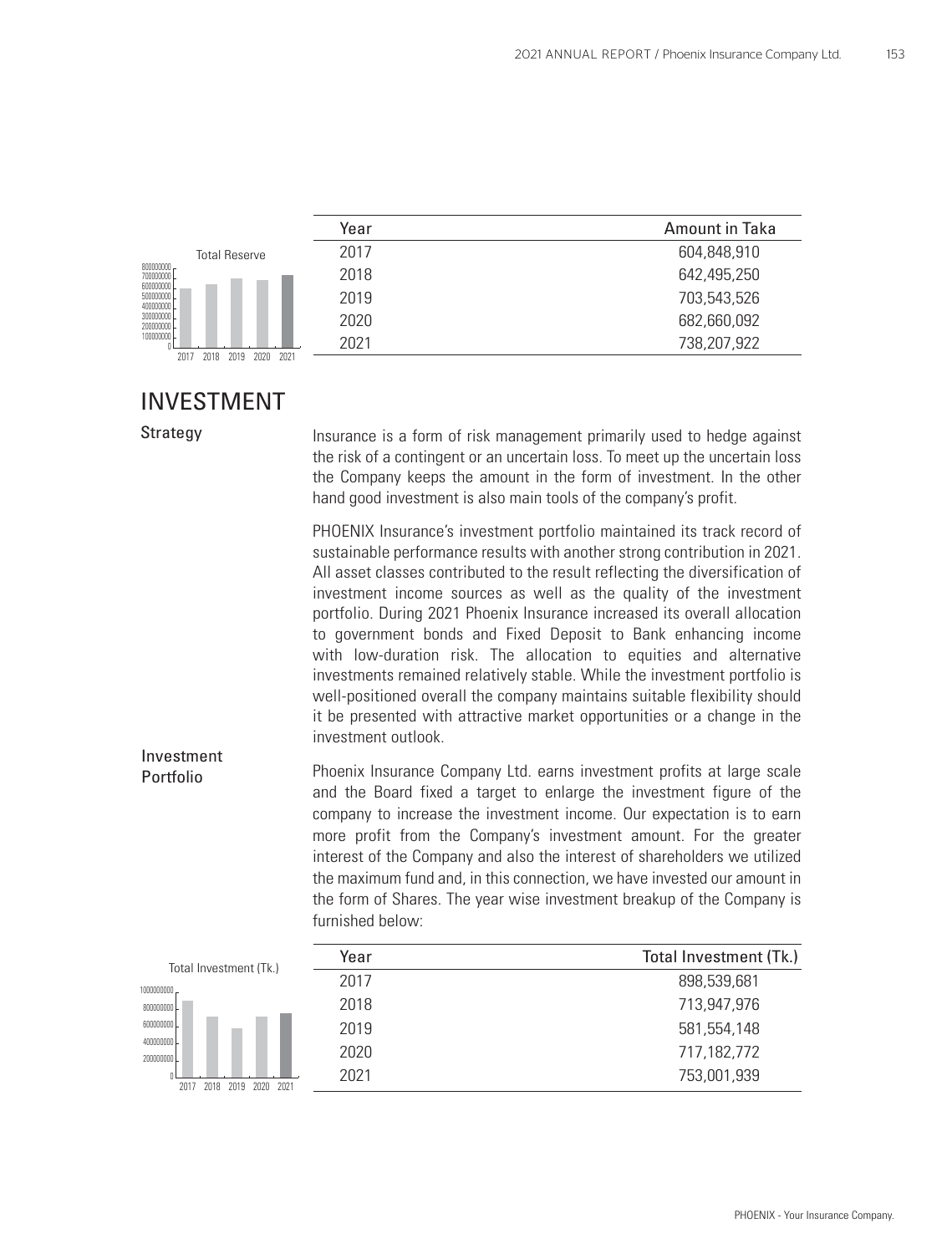Out of the above amount Tk.224,709,466 was utilized for buying listed companies shares; The City Bank Ltd. and the Phoenix Finance & Investment Ltd. shares and rest Tk.25,000,000 was utilized for buying National Investment Bond to comply the Schedule-1 of Insurance Act 2010. The market value of shares is at Tk.668,001,939 only.

Your Company realized income from investment at Tk.47,835,955 in 2021 as against Tk. 63,958,957 in the previous year. Out of this amount dividend income is Tk.10,917,173 as against Tk.19,360,129 in 2020. Tk. 8,442,956 have been decreased from last year dividend income. Investment Result

### SOLVENCY MARGIN

Under section 45 of Insurance Act 2010 we have maintained the required solvency margin. During the year 2021 company's solvency margin remained above the required level. Phoenix Insurance Company Limited required solvency margin is Tk.102,898,252 only whereas the company's available solvency is Tk.199,757,439 which means the value of assets had been more than the liabilities in that particular period. Therefore, the available solvency is almost 1.94 times of required solvency in 2021. The detail is presented in the page no 96 on the annual report. The Comparison from previous years presented below:



| Year | <b>Required Solvency (Tk)</b> | Available Solvency (Tk) |
|------|-------------------------------|-------------------------|
| 2020 | 97.398.180                    | 159.245.640             |
| 2021 | 102.898.252                   | 199.757.439             |

### CLAIM PAYING RATING

The Phoenix Insurance Company limited regularly analyses the position of its claim paying ability. During the year the company achieved CPR at AA-. This rating assigns that the Company with 'stable' outlook for its steady business growth stable financial and operating performance as well as its consistent fundamentals.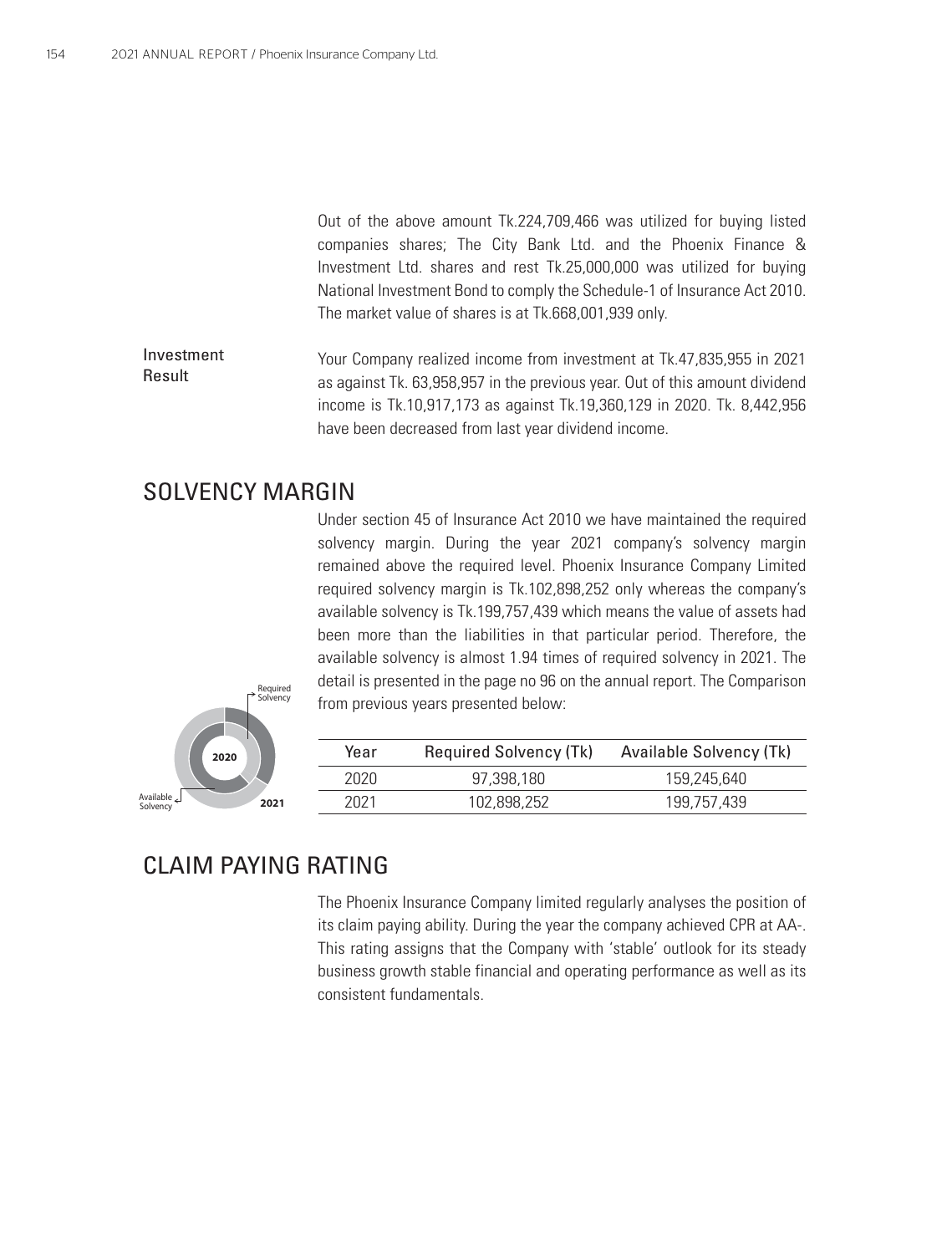### PROFIT & LOSS ACCOUNT REVIEW

Review the Income Statement

|                                       |        |         | <b>BDT</b> millions |
|---------------------------------------|--------|---------|---------------------|
|                                       | 2021   | 2020    | Change in %         |
| Revenues                              |        |         |                     |
| Gross premium                         | 670.93 | 646.13  | 3.84                |
| Less: re-insurance ceded              | 290.61 | 308.26  | (5.73)              |
| Net premium earned                    | 380.32 | 337.87  | 12.56               |
| Commission on re-insurance            | 59.36  | 68.58   | (13.44)             |
| Other income - non operating business | 47.83  | 63.96   | (25.22)             |
| <b>Total revenues</b>                 | 487.51 | 470.41  | 3.64                |
| Expenses                              |        |         |                     |
| Management expenses                   | 252.11 | 248.34  | 1.52                |
| Net claims                            | 43.20  | 59.62   | (27.54)             |
| Commission paid                       | 46.25  | 85.22   | (45.54)             |
| Reserve for unexpired risk            | 17.52  | (54.65) | (132.06)            |
| <b>Total expenses</b>                 | 359.08 | 338.53  | 6.07                |
| Profit before tax                     | 11.50  | 121.88  | (4.06)              |
| Provision for gratuity & CSR          | 116.93 | 10.00   | 15.00               |
| Provision for taxation                | 28.14  | 27.90   | 0.86                |
| Profit after tax                      | 88.79  | 93.98   | (5.52)              |
| Net Income Per Share                  | 2.20   | 2.33    | (5.58)              |

### UNDERWRITING PROFIT

Strategy

Since Insurance is knowledge based technical profession and we take the risk of couple of thousand crore taka. The assessment and management of the risk is to manage by way of prudent underwriting. The proper claim settlement is also based on prudent underwriting. The Company has now been able to underwrite any value of sum insured by charging the most economic and competitive Premium rate ensuring maximum security at minimum cost within the frame work of existing tariff and high capacity of Re-insurance treaty made with 'A' rated overseas Re-insurers. It has become possible for the equipped technically qualified and experienced management personal. We have been trying to remain with the Insuring community in the time of need for the last two decades since inceptions.

The Management is working to improvement (at least in the near future) in level of economic and business activities in the country and our strategy will therefore continue to emphasize on -

- a) Customer-driven business focus;
- b) Financial and investment strategy based on further strengthening the balance sheet;
- c) Conservative and sound risk management; and Operational agility by maintaining quality leadership.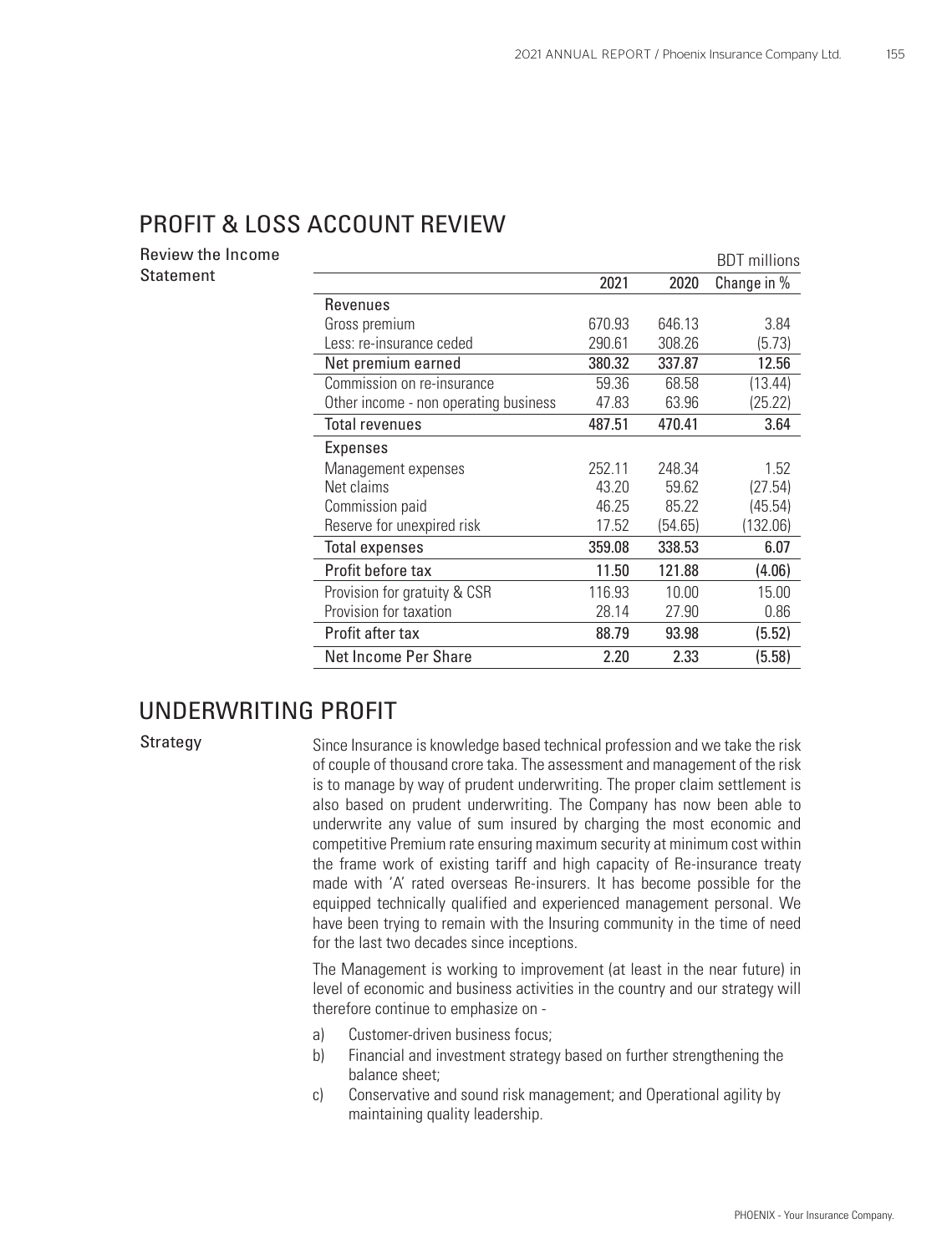#### Comparative Result

You know that underwriting profit is only the profit exactly earned from the insurance business only. It consists on the earned premium remaining after losses have been paid and administrative expenses have been deducted. It does not include any investment income. Phoenix Insurance Company Ltd. underwrites the business premium on the basis of insurance principles and code of business. We issue our underwriting documents for the interest of the customer's requirements after analysis the risk of the insurable items accordingly insurance premium charge on the basis of the insurance contract. The profit of the insurance product calculated separately on the basis of the Insurance Act. Previous five years underwriting profit presented in the below:



| Name of the product | 2017                         | 2018                    | 2019       | 2020                         | 2021         |
|---------------------|------------------------------|-------------------------|------------|------------------------------|--------------|
| l Fire Insurance    | $(51,392,015)$ $(1,717,756)$ |                         |            | $(5,396,837)$ $(21,537,697)$ | (33,993,309) |
| l Marine Insurance  | 79.378.759                   | 59.394.191              | 49.080.633 | 67.647.733                   | 95,908,686   |
| l Motor &Misc. Ins. |                              | 18.517.455   24.078.562 | 53.813.201 | 41.238.403                   | 40.532.132   |
| Total               |                              | 46,504,199   81,754,998 | 97,496,996 | 87,348,439                   | 102,447,508  |

Review of Underwritten Result

The Company has taken proper steps for maintaining the profit growth of the company specially emphasized the motor and miscellaneous insurance business. The company earned maximum profit from the marine insurance business. During the year 2021 Phoenix Insurance Company Ltd. earned an amount of TK.95,908,686 as underwriting profit. The underwriting profit has been decreased but Marine business profit have increases. Actually, huge claims have been settled during the year. Although during the year the rate of Marine Insurance Premium in the country has been decreased but we have tried to maintain the growth of the profit. We are careful about issuing any cover notes of the Insurance risk which were also more effective for collecting insurance business. The Board of Directors desires that the steady growth of underwriting profit will continue in the coming years.

Net Profit Analysis

Despite difficult economic scenario, the Company has posted net profit of Tk.116,926,825 whereas it was Tk.121,885,772 in the last year. The net profit increased due to increase of other income. The year wise net profit before tax shown below:



| Year | <b>Total Profit (TK)</b> |
|------|--------------------------|
| 2017 | 135,196,077              |
| 2018 | 126,265,471              |
| 2019 | 115,269,990              |
| 2020 | 121,885,772              |
| 2021 | 116,926,825              |
|      |                          |

#### Dividend

Dear Shareholders the Board of Phoenix Insurance Company Ltd. always aware about the dividend policy. Generally, Shareholders demanded maximum returns of their investment. The Company has been paying prestigious dividend consistently since the inception to fulfill the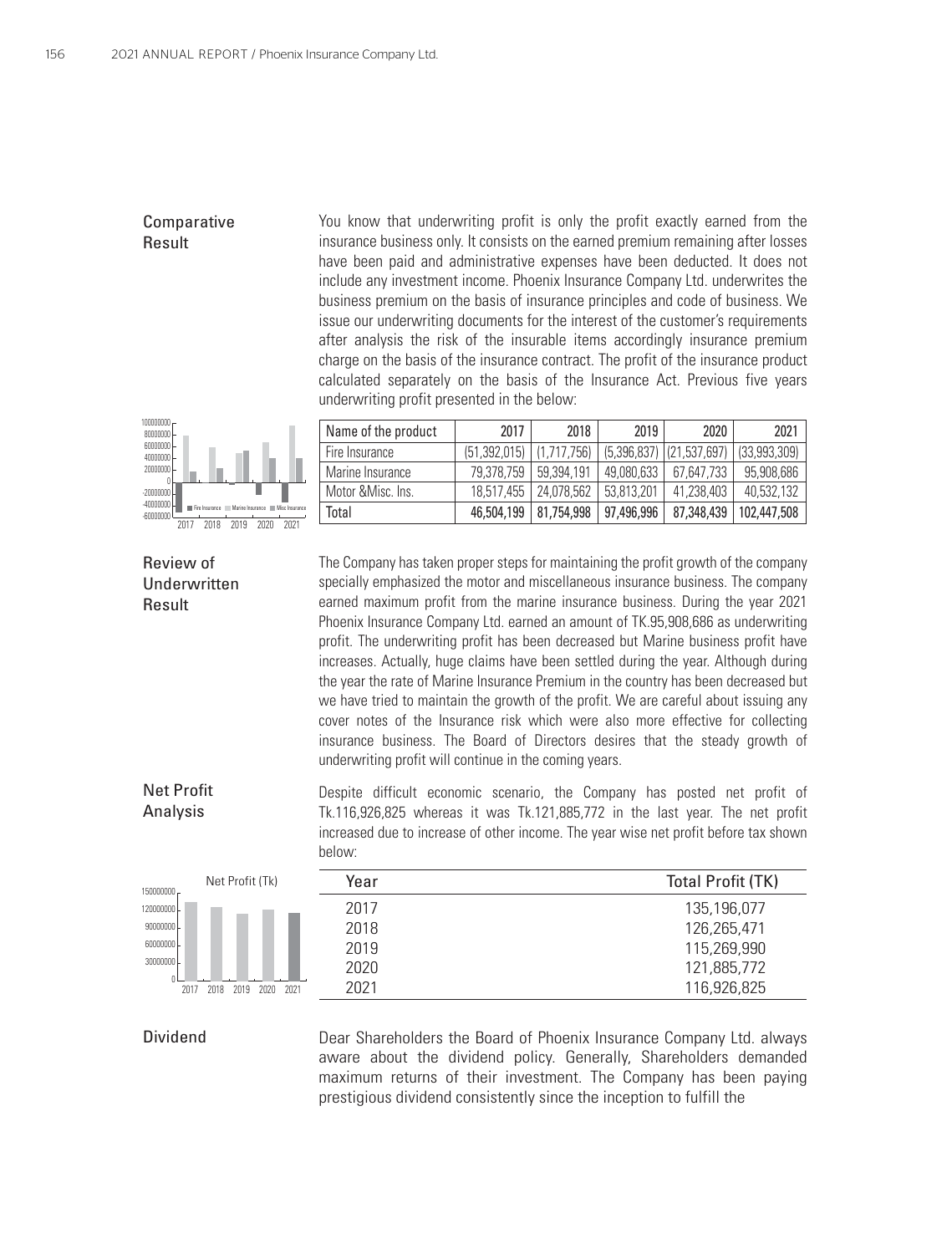

shareholder's interest. The Board of Directors in its meeting held on 27th April 2022 recommended 15% cash dividend for the year 2021. The Board of Directors desires that shareholders of the Company will approve the recommendations of the Board in the Annual General Meeting.

| Year          | 2017 | 2018 | 2019   | 2020 | 2021 |
|---------------|------|------|--------|------|------|
| Cash Dividend | 16%  | ?%   | $12\%$ | 15%  | '5%  |

| <b>Dividend Policy</b>                                | The dividend policy outlines the amount of cash that will be distributed to<br>the shareholders every year as a dividend from the after-tax profit of the<br>Company. The Dividend to be recommended and approved is as per<br>applicable Acts and regulatory directives issued from time to time by the<br>Bangladesh Securities and Exchange Commission. The details of dividend<br>distribution policy are presented in the page no 173. |      |      |      |      |      |
|-------------------------------------------------------|---------------------------------------------------------------------------------------------------------------------------------------------------------------------------------------------------------------------------------------------------------------------------------------------------------------------------------------------------------------------------------------------------------------------------------------------|------|------|------|------|------|
| <b>Entitlement of</b><br><b>Dividend</b>              | Shareholders whose names shall appear in the Members Register of the<br>Company or in the Depository Register of CDBL on the 'Record Date' of the<br>respective year's AGM will receive entitled dividend.                                                                                                                                                                                                                                  |      |      |      |      |      |
| Process of<br>Distribution of<br><b>Cash Dividend</b> | Cash dividend shall be paid directly to the bank account within 15 days and<br>not more than 30 (thirty) days from the date of approval by the<br>Shareholders in the AGM and the date of the Board approval in case of<br>interim Dividend subject to compliance of circulars/directives of BSEC or<br>Bangladesh Bank or other regulatory authority from time to time.                                                                    |      |      |      |      |      |
| Procedure of stock<br>dividend distribution           | The stock dividend shall be credited within 30 (thirty) days of approval<br>subject to the clearance of the regulatory requirement.                                                                                                                                                                                                                                                                                                         |      |      |      |      |      |
| Process for settling<br>unpaid dividends              | Unpaid or unclaimed cash dividend and stock dividend shall be settled as<br>per instructions of the BSEC or other regulatory authority from time to time.                                                                                                                                                                                                                                                                                   |      |      |      |      |      |
| <b>Tax matters</b>                                    | Tax will be deducted at source as per applicable tax laws.                                                                                                                                                                                                                                                                                                                                                                                  |      |      |      |      |      |
| <b>Earnings Per</b><br>Share (EPS)                    | The portion of a company's profit allocated to each outstanding share of<br>common stock is called generally EPS. During the year 2021 the Company's<br>EPS is Tk.2.20 which was Tk.2.33 in the last year. EPS have been decreased                                                                                                                                                                                                          |      |      |      |      |      |
| EPS<br>3.0 <sub>1</sub><br>2.5                        | due to net profit not increased during the year. Previous five years Earning<br>per share position presented in the below:                                                                                                                                                                                                                                                                                                                  |      |      |      |      |      |
| 2.0<br>1.5                                            |                                                                                                                                                                                                                                                                                                                                                                                                                                             |      |      |      |      |      |
| 1.0<br>0.5                                            | Year                                                                                                                                                                                                                                                                                                                                                                                                                                        | 2017 | 2018 | 2019 | 2020 | 2021 |
| 0.0<br>2018<br>2019<br>2021<br>2017<br>2020           | EPS Per share Tk.10 each                                                                                                                                                                                                                                                                                                                                                                                                                    | 2.78 | 2.56 | 2.31 | 2.33 | 2.20 |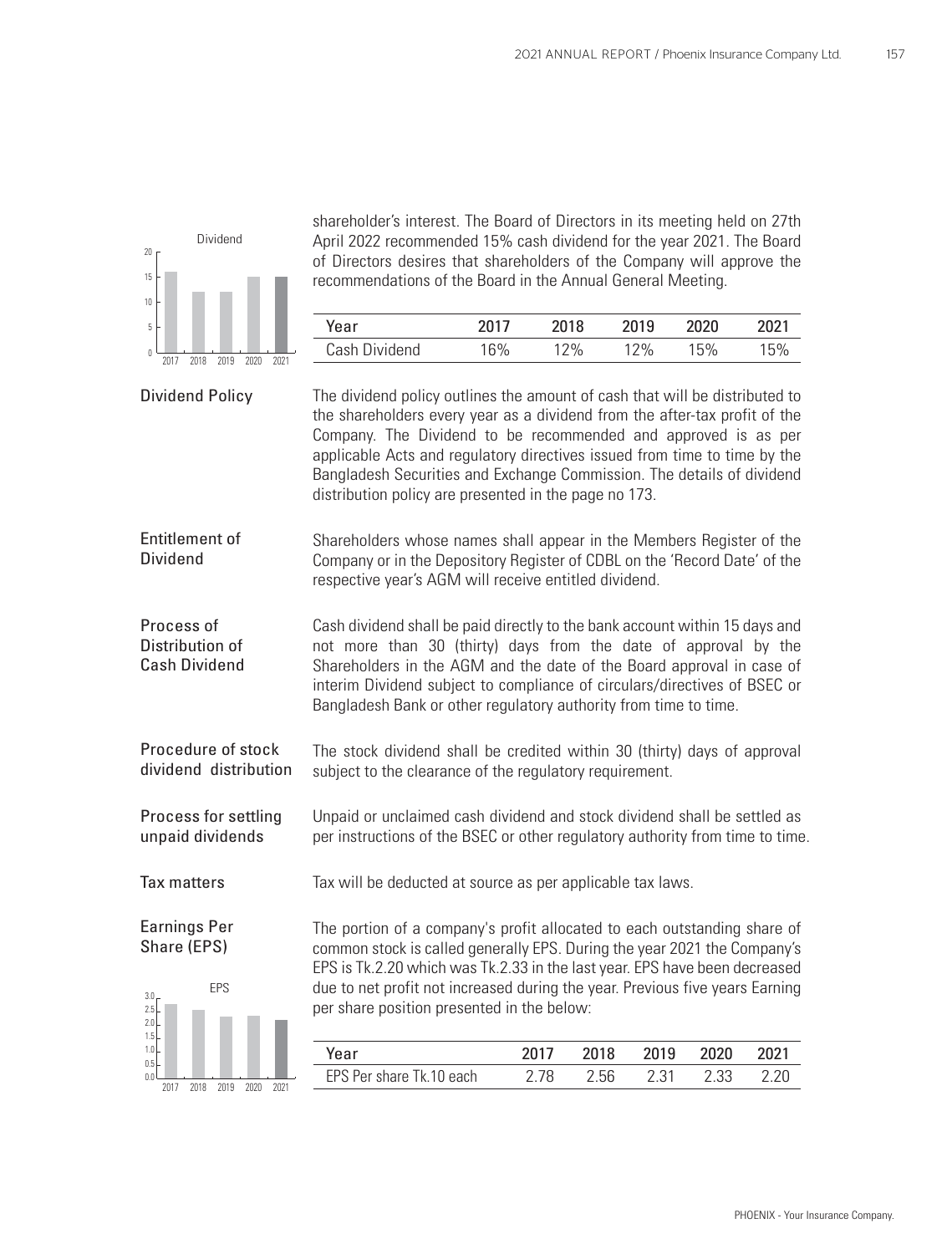### RELATED PARTY TRANSACTIONS

Transactions with related parties are made on a commercial basis on the principle of arm's length and are done in the ordinary course of business. Details of related parties and related party transactions are described at note 34 of the Financial Statements of this Annual Report as per requirements of relevant International Financial Reporting Standards (IFRS).

### DIRECTORS' DECLARATION ON THE FINANCIAL STATEMENTS

The Directors are responsible for the governance of the Company and, as part of preparation and presentation of the financial statements for the year ended 31st December 2021 of Phoenix Insurance Company Limited. The Directors confirm, to the best of their knowledge the presented information is fair and true and a declaration is present in the Page no 176 of Annual Report.

As required under the BSEC Corporate Governance Codes, the Directors further confirm that:

- 1. The Managing Director (MD) and Chief Financial Officer (CFO) have certified to the Board that they have reviewed the financial statements and affirmed that these statements do not contain any materially untrue statement or omit any material fact or contain statements that might be misleading.
- 2. The MD and CFO have certified to the Board that they have reviewed the financial statements and affirmed that these statements together present a true and fair view of the Company's affairs and are in compliance with existing accounting standards and applicable laws.
- 3. The MD and CFO have further certified to the Board that there are, to the best of their knowledge and belief, no transactions entered into by the Company during the year which are fraudulent, illegal or in violation of the Company's code of conduct.

### DIRECTORS RETIREMENT AND RE-APPOINTMENT

Under the Clauses No.100 of the Articles of Association of the Company; at the ordinary meeting in every subsequent year one-third of the Directors representing sponsor shareholders inclusive of co-opt directors from the time being and one-third of the Directors from public subscribers if their number is not three or a multiple of three then the number nearest to one-third shall retire from office.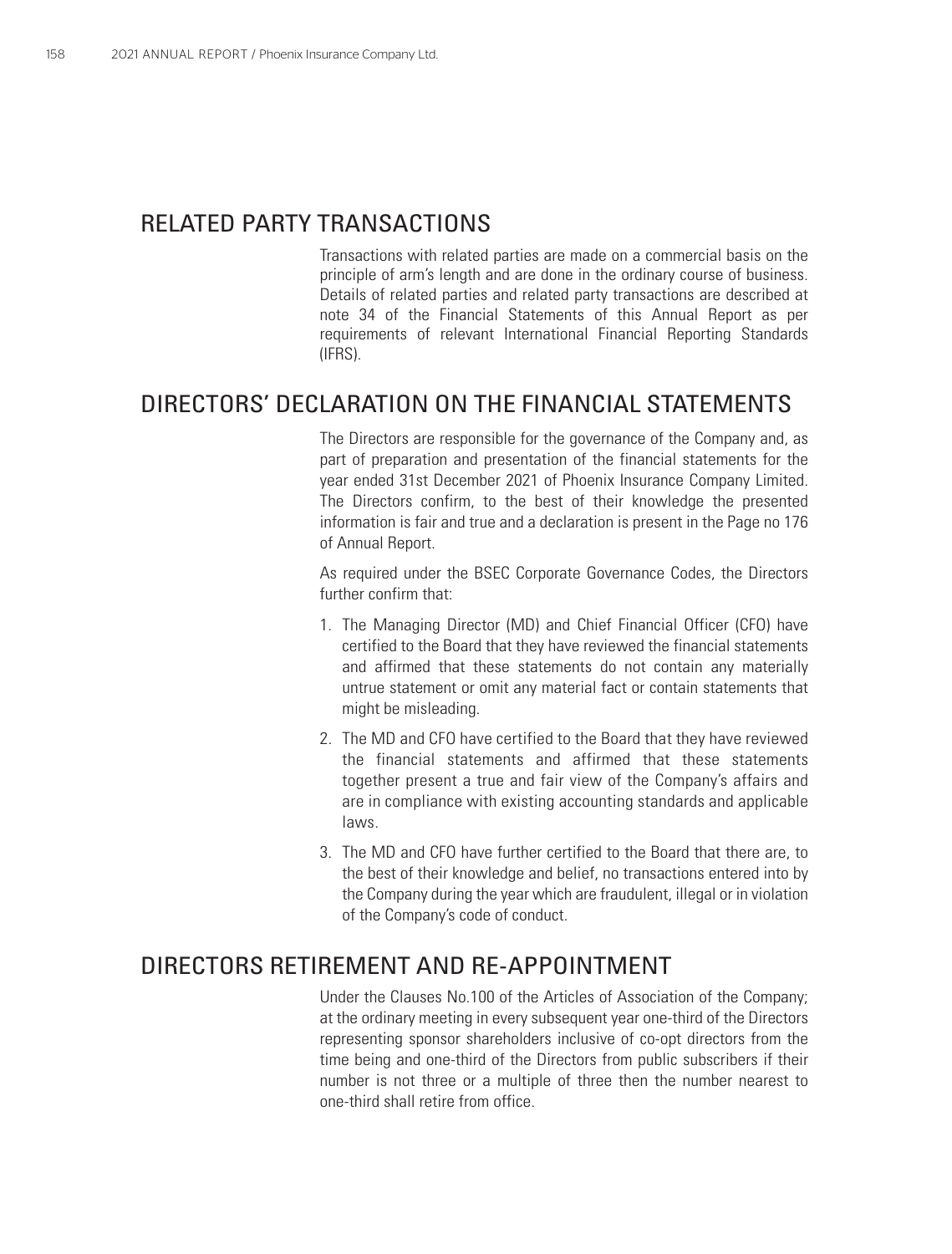|                                       | Under the Clauses No.101 of the Articles of Association of the Company;<br>the Director who retires in every year shall be those have been longest in<br>office since their last election but as between persons who become<br>Director on the same day those to retire shall (unless they otherwise agree<br>among themselves) be determined by lot. A retiring Director shall be<br>eligible for re-election. Provided that retiring sponsor, Director shall be<br>eligible for re-election and re-elected by the sponsor shareholders while<br>retiring Directors from public subscribers shall also be eligible for<br>re-election and be re-elected by the public subscribers. |  |  |  |
|---------------------------------------|-------------------------------------------------------------------------------------------------------------------------------------------------------------------------------------------------------------------------------------------------------------------------------------------------------------------------------------------------------------------------------------------------------------------------------------------------------------------------------------------------------------------------------------------------------------------------------------------------------------------------------------------------------------------------------------|--|--|--|
|                                       | Under the Clauses No.102 of the Articles of Association of the Company;<br>the Company at the General Meeting at which a director retires in manner<br>aforesaid may fill up the valued office by electing a person thereto.                                                                                                                                                                                                                                                                                                                                                                                                                                                        |  |  |  |
|                                       | During the year, 2(two) sponsor directors passed away from us consequently<br>Sponsor Directors are 7 and public Directors are 3. So, total number of<br>Directors is 12 only. One-third of the Directors will be retired for re-election.                                                                                                                                                                                                                                                                                                                                                                                                                                          |  |  |  |
| <b>Sponsor Directors</b><br>(Group-A) | According to the above-mentioned clauses of the Articles of Association of<br>the company the following two Directors the sponsor shareholders group<br>i.e., group "A" Directors will retire:                                                                                                                                                                                                                                                                                                                                                                                                                                                                                      |  |  |  |
|                                       | 1. Mrs. Rokshana Begum<br>2. Ms. Fabiana Aziz<br>Nominated from Danish Milk (BD) Ltd.                                                                                                                                                                                                                                                                                                                                                                                                                                                                                                                                                                                               |  |  |  |
|                                       | Being eligible all the retiring Directors offered them for re-election.                                                                                                                                                                                                                                                                                                                                                                                                                                                                                                                                                                                                             |  |  |  |
| <b>Public Directors</b><br>(Group-B)  | In terms of the above provisions of the Articles of Association of the<br>Company the following Director from among public shareholders i.e., group<br>"B" shareholders will retire.                                                                                                                                                                                                                                                                                                                                                                                                                                                                                                |  |  |  |
|                                       | Due to fulfillment the tenure, Mr. Mohammed Haider Ali, Public Director<br>retire from the Board and being eligible for re-election he offered himself<br>for re-appointment.                                                                                                                                                                                                                                                                                                                                                                                                                                                                                                       |  |  |  |
|                                       | It may be mentioned here that a public notification regarding to election of<br>Directors of the Company from the public shareholders was published in<br>two national dailies namely "The Daily Inqilab" and "The Bangladesh<br>Today" on 26th April 2022.                                                                                                                                                                                                                                                                                                                                                                                                                         |  |  |  |
| AUDITORS APPOINTMENT                  |                                                                                                                                                                                                                                                                                                                                                                                                                                                                                                                                                                                                                                                                                     |  |  |  |
|                                       |                                                                                                                                                                                                                                                                                                                                                                                                                                                                                                                                                                                                                                                                                     |  |  |  |

The external Auditor completed the annual audit about the accounts after the appointment by the shareholders in the Annual General Meeting. With the recommendation of the Board of Directors the shareholders confirmed the appointment of the external auditor in the Annual General Meeting with remuneration of his service. External Independent Auditor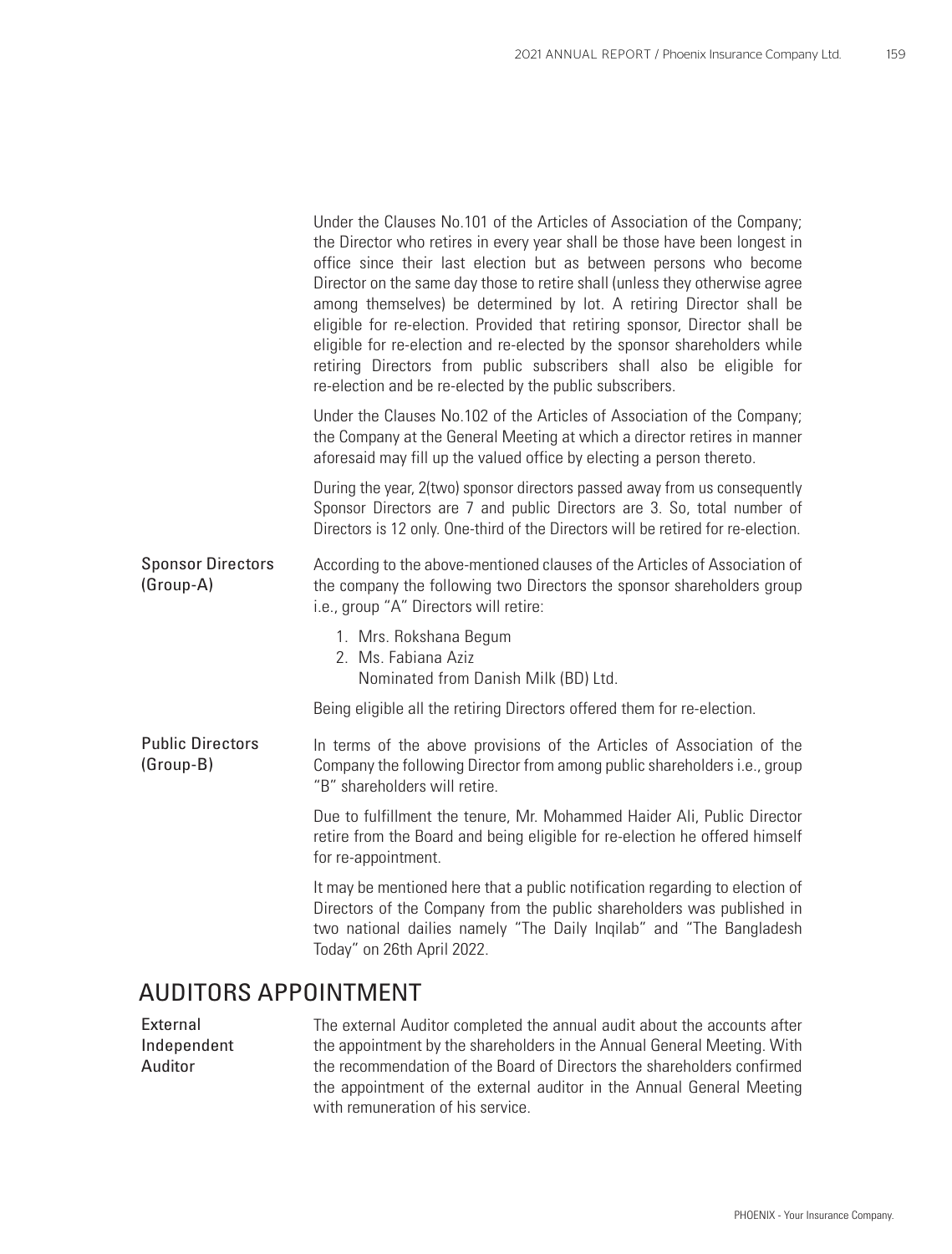|                                               | (1) | The External Auditor prepare the audit report in accordance with the<br>International Standards on Auditing applicable in Bangladesh ensuring<br>the provisions of the কোম্পানী আইন ১৯৯৪ (১৯৯৪ সনের ১৮ নং আইন) securities<br>laws International Standards on Auditing and other relevant laws.                                                                                                                                                     |
|-----------------------------------------------|-----|----------------------------------------------------------------------------------------------------------------------------------------------------------------------------------------------------------------------------------------------------------------------------------------------------------------------------------------------------------------------------------------------------------------------------------------------------|
|                                               | (2) | The External Auditor have ensured the compliance with the<br>provisions/professionalisms/practices/ethics of International Standards<br>on Auditing (ISA) applicable in Bangladesh and Bangladesh Auditing<br>Practice Statements (BAPS) as well as Bangladesh Standards on<br>Auditing Assurance and Ethics Pronouncements in conduction of<br>auditing and issuing audit report.                                                                 |
|                                               | (3) | Messer's Zoha Zaman Kabir Rashid & Co. Chartered Accountants<br>re-appointed as external Auditor in the 35th AGM held on 11th<br>August 2021 for auditing the Accounts of the year 2021.                                                                                                                                                                                                                                                           |
|                                               | (4) | Messer's Zoha Zaman Kabir Rashid & Co. Chartered Accountants offered<br>themselves to re-appointment as Statutory Auditors in the Company for<br>the year 2021. Under section 210 of the Companies Act 1994 the matter<br>has presented in the Annual General Meeting to consider the appointment<br>of Auditors and fix their remuneration under the guidelines of ICAB.                                                                          |
|                                               | (5) | M/s. Zoha Zaman Kabir Rashid & Co. Chartered Accountants have<br>completed 3 years annual audit of the company. So, they are not eligible<br>for conducting audit for a consecutive period exceeding 3 years under<br>the Order dated July 08, 2015 of the BSEC.                                                                                                                                                                                   |
|                                               |     | M/s. Malek Siddique Wali & Co. Chartered Accountants and M/s. Islam<br>Aftab Kamrul & Co. Chartered Accountants applied for appointing as<br>external Auditor for the year 2022 Accounts.                                                                                                                                                                                                                                                          |
|                                               |     | The Board has recommended the name of M/s. Islam Aftab Kamrul & Co.,<br>Chartered Accountants as External/Independent Auditor of the Company<br>for the year 2022 to present in the forthcoming 36th AGM for the<br>shareholder approval.                                                                                                                                                                                                          |
| <b>Compliance Auditor</b>                     |     | Messer's T. Hussain & Co. Chartered Accountants has applied for<br>re-appointing themselves as Compliance Auditor to check and report to the<br>shareholders about the Corporate Governance Code of the company for the<br>year 2022. The Board has recommended for appointing Messer's T. Hussain<br>& Co. Chartered Accountants as Compliance Auditor and fixing their<br>remuneration in the forthcoming 36th AGM for the shareholder approval. |
| Independent<br>Scrutinizer<br>to the 36th AGM |     | The Board of Directors, at its meeting dated 27th April 2022 has appointed<br>Mawla Mohammad & Co., represented by Mr. Mawla Mohammad FCA, as<br>the Independent Scrutinizer for the 36th Annual General Meeting (AGM) of<br>the Company, which will be held virtually on 29th June 2022 at 2:30am.<br>The Independent Scrutinizer shall authenticate the due process of election                                                                  |

and detailed information of voting results, and such authenticated report shall be submitted to the BSEC within 48 (forty-eight) hours of the

conclusion of the 36th AGM of the Company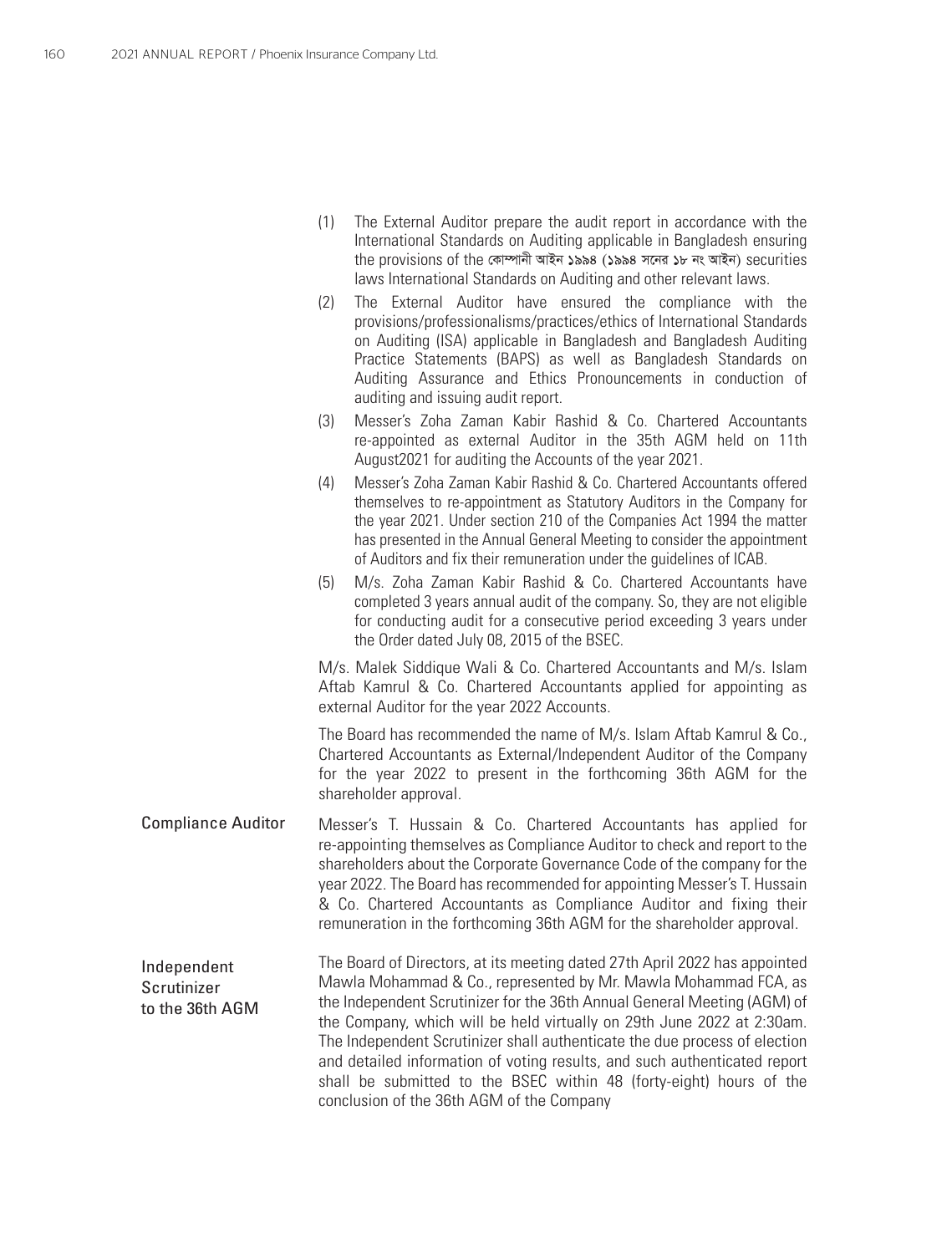### CORPORATE GOVERNANCE COMPLIANCE STATEMENT

The Board of Directors of Phoenix Insurance Company Ltd. acknowledges that the Company, being a listed business entity, has a role to play in upholding the interests of all its stakeholders. Improved and advanced governance practices are indispensable ingredients for an accomplished performance. The Company believes that a nurtured governance regime is essential to success and sustainability. Accordingly, the Board of Directors and Management are pledge-bound to continue the implementation of the highest standards of governance of the Company through a culture of accountability, transparency, ethical business conduct and well-understood policies and procedures. The Board of Directors of Phoenix Insurance has always played a pivotal role in meeting all stakeholders' interests and is committed to upholding the same in the future as well. It is the responsibility of the Company Secretary, being the highest governance official in the Company, to ensure effective compliance with rules and regulations and proper timely disclosures in this respect. The details of Corporate governance of the company state in the Annual Report for shareholder information.

### OTHER REGULATORY DISCLOSURES

Pursuant to the BSEC Notification on 'Code of Corporate Governance' (CG) dated 3rd June 2018, the Directors of Phoenix Insurance Company Ltd. also report that:

- 1. The Company is aware of its various risks and concerns. The Overall risk management has been disclosed in the page no 114 of the Annual Report.
- 2. All transactions with related parties have been made on a commercial basis and the details of related party and transactions have been disclosed under note 34 of the financial statements and page no 94 of the Annual Report.
- 3. Proper books of account of the Company have been maintained;
- 4. Appropriate accounting policies have been followed in preparation of the financial statements and that the accounting estimates are based on reasonable and prudent judgment;
- 5. The financial statements are prepared in accordance with IAS/IFRS and any departure therefrom has been adequately disclosed;
- 6. The Company's IPO was made during inception. No further issue of any instrument was made during the year;
- 7. From inception, the financial results of the Company have continued to grow as reflected in the yearly financial statements of the Company;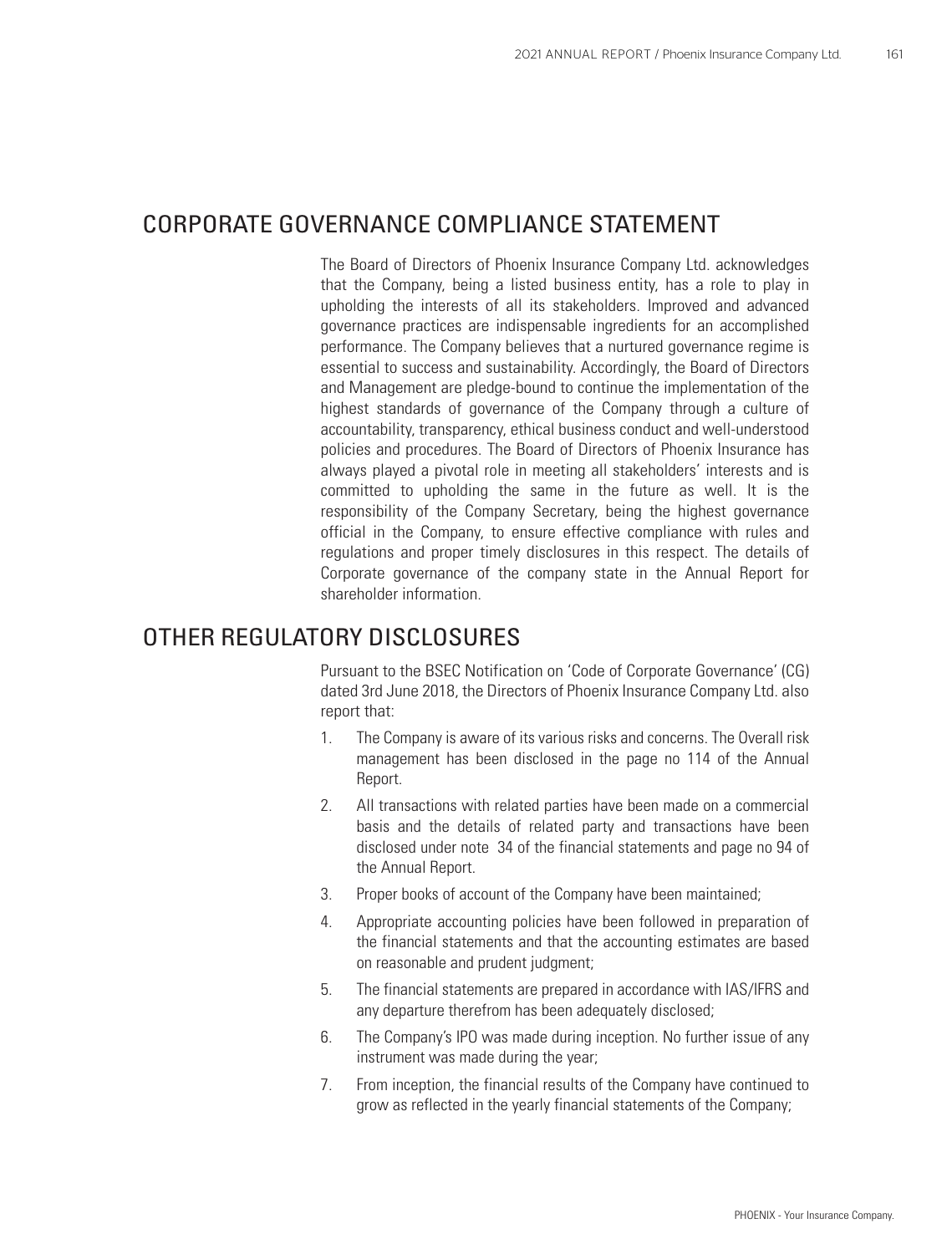- 8. No extraordinary gain or loss has been recognized in the financial statements of the Company;
- 9. No significant variations have occurred between quarterly and final financial results of the Company during 2021;
- 10. During the year, the Company has paid a total amount of Tk. 9,04,000/ as Board meeting attendance fees. The remuneration of Directors has been mentioned in Note 35 of the Financial Statements;
- 11. All significant deviations from the previous year in the operating results of the Company have been highlighted and reasons thereof have been explained;
- 12. The key operating and financial data for the last five years have been disclosed in the Directors' Report;
- 13. The Company has proposed cash dividend for the year 2021;
- 14. During 2021, a total of eight (8) Board meetings were held, which met the regulatory requirements in this respect. The attendance records of the Directors are shown in the page no 92 to this report;
- 15. Rights and interests of the minority shareholders have been duly protected by means of transparent operations and proper disclosure of material information of the Company;
- 16. No bonus or stock dividend has been declared as interim dividend during the year;
- 17. Shareholding pattern of the Company as on 31st December 2021 is shown in the page no 72 to this report; and
- 18. Directors' profiles have been included in the Annual Report as per BSEC Guidelines

### FUTURE EXPECTATION

Speedy business growth in insurance industry at the beginning of the year 2022 simultaneously the Phoenix Insurance also started excellent at the opening of this year, but Ukraine- Russia war hit the world trade and business and day by day premium earning is going to down.

However, we are very optimistic to overcome the adverse situation and rebuild our business position and show a presentable position business at the end of the year 2022.